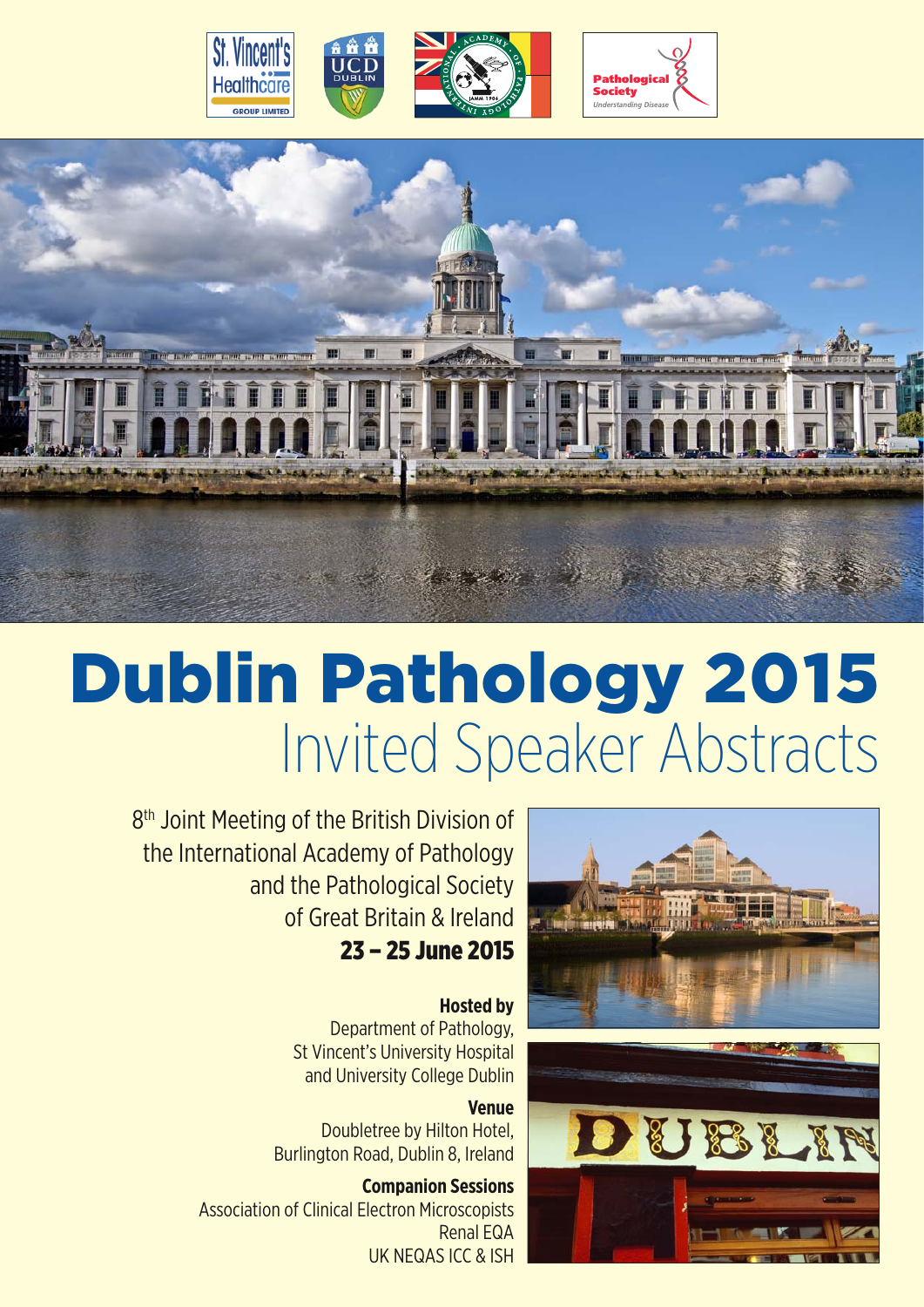#### KEY

 $\circledR$  = Presenter

#### Presenter's Index

To be found at the end of this document, after the abstract listings.

#### Programme acknowledgements

**This Programme is published jointly by the British Division of the International Academy of Pathology and the Pathological Society of Great Britain & Ireland.**

This publication was designed and printed in England by Byte & Type Limited, Birmingham (Tel: 0333 666 4321). Photographs are reproduced with permission.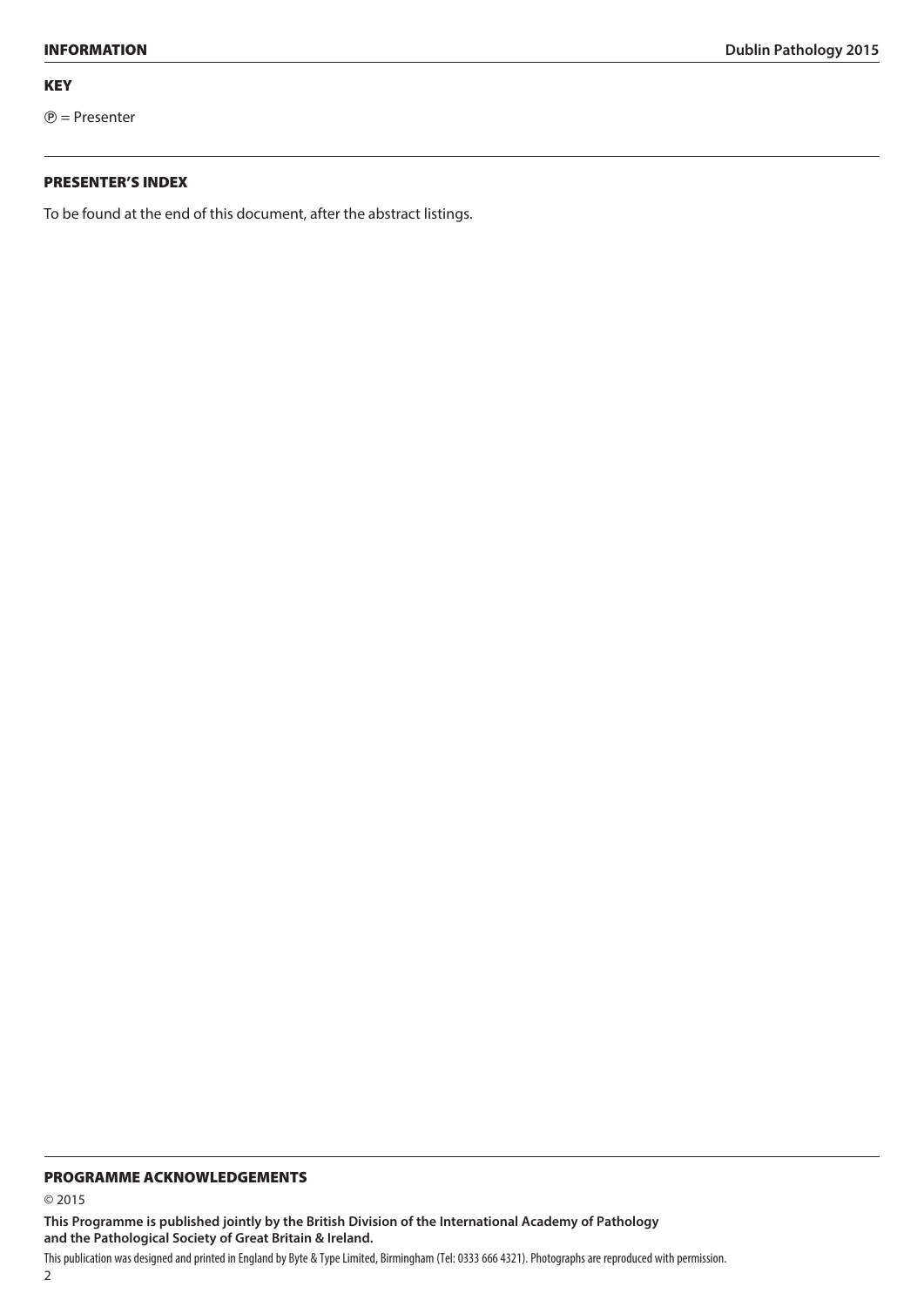#### **Typing and Terminology – Tips on Key Diagnoses in Ovary, Fallopian Tube and Endometrium**

#### WG McCluggage

*Belfast Health and Social Care Trust, Belfast, UK*

The pathologist is playing a pivotal role in the identification of patients with familial gynaecological cancer syndromes even when there is no personal or family history of neoplasia. This is because the tumour types which occur in the various syndromes are generally fairly constant and predictable. Familial cancer syndromes in which neoplasms may occur in the female genital tract include BRCA1/2, Lynch syndrome (hereditary non-polyposis colorectal cancer syndrome), Peutz-Jeghers syndrome, DICER1 syndrome and hereditary leiomyomatosis and renal cell carcinoma syndrome. Given the close association between genotype and phenotype, the pathologist has a key role in raising the possibility of an underlying cancer syndrome and accurate diagnosis is essential to this end. In the uterine corpus, carcinomas associated with Lynch syndrome tend to be endometrioid rather than non-endometrioid in type and a proportion of these neoplasms are difficult to categorise. It is probable that only high grade serous carcinomas (which in most cases arise from the fallopian tube fimbria rather than the ovary) are associated with BRCA1/ BRCA2 germline mutations. Rarely, other ovarian tumours occur in patients with germline BRCA1/ 2 mutation but these may be coincidental or may represent misclassified high grade serous carcinoma. A scenario can be envisaged whereby all patients with ovarian/ tubal high grade serous carcinoma undergo BRCA testing and all patients with ovarian endometrioid or clear cell carcinoma undergo testing for Lynch syndrome. As such, pathologists need to provide accurate diagnosis. The role of WT1 and p53 in distinguishing between high grade serous carcinomas and endometrioid, low grade serous or clear cell carcinoma in problematic cases is stressed, as is the fact that mixed carcinomas in the ovary are very uncommon.

### **S2**

#### **Identifying Hereditary Predisposition in Patients Presenting with Gynaecological Malignancies – An Update on Non-BRCA Non-Lynch Hereditary Gynaecological Cancer Syndromes**

#### BA Clarke

#### *Toronto General Hospital, Toronto, Canada*

Large cohort studies and next-generation sequencing studies have significantly advanced our understanding of hereditary gynaecological cancer syndromes, highlighting robust genotype-phenotype correlations. Tumour subtype designation by pathologists conveys genetic (both somatic and germline), prognostic and therapeutic information. Criteria for cancer genetic consultation referral include tumor type in combination with genealogy based criteria and sometimes tumour type alone (histology based criteria). Pathologists are playing an increasingly pivotal role in identifying hereditary predisposition in cancer patients. It behoves us to be aware of such associations and to advocate for genetic consultation referral when reporting appropriate cases. Furthermore, such genetic alteration may be of predictive value, influencing therapy selection and may also provide meaningful quality assurance of histologic assessment. Regarding gynaecological malignancies, the phenotype of DICER 1 syndrome is now known to include ovarian sex cord-stromal tumours, uterine cervix embryonal rhabdomyosarcoma and primitive neuroectodermal tumor in addition to pleuropulmonary blastoma, cystic nephroma, and multinodular goitre. Recent identification of SMARCA4 somatic and germline mutation in small cell carcinoma of the ovary, hypercalcemic type, has facilitated accurate diagnosis and genetic counselling as well as prompting reconsideration of tumour nosology. Other important syndromes in which histologic tumour assessment can be critical are Hereditary leiomyomatosis/ renal cell carcinoma syndrome and Peutz-Jeghers syndrome with its associated sex cord tumor with annular tubules, Sertoli cell tumour and adenoma malignum/ gastric type endocervical adenocarcinoma. Despite the vicarious nature of the patient-pathologist relationship, pathologists are crucial in the recognition and management of hereditary cancer syndromes

### **S3**

#### **Identifying Lynch Syndrome in Patients with Gynaecological Malignancies: Implementation of Reflex Testing and its Implications**

#### BA Clarke

*Toronto General Hospital, Toronto, Canada*

Patients with Lynch syndrome (LS) are at significantly elevated lifetime risk for several cancers including ovarian and endometrial (EC) carcinoma. A gynaecological malignancy will be the sentinel cancer in the majority of women with LS. Identification of LS accrues advantages to the patient, kin and the health care system. MMR is also a prognostic (TCGA) and possibly predictive marker (immunotherapy.) Predicated on poor performance of genealogy and morphology schemas, reflex testing of gynaecologic cancer specimens with mismatch repair immunohistochemistry (MMR-IHC) has been proposed. Based on a prospective study showing MMR-IHC to be the superior screening strategy to identify LS in women with EC, we have adopted reflex screening of all patients with EC using MMR-IHC. Adoption of reflex testing using MMR-IHC has resolved some abiding contentions and raised new requirements to be addressed. It is recognised that MMR-IHC loss for MSH2/ MSH6 may result from somatic mutation, dismissing debate that MMR-IHC is akin to germline testing. Laboratories need to engage in quality assurance programs of performance and interpretation of MMR-IHC. Audits are required to ensure that tumours from all eligible patients are indeed tested with MMR-IHC with appropriate subsequent referral to genetic counsellors. Pathologists need to be cognizant of pitfalls in IHC staining and interpretation. Reporting must be standardized. Education is required to ensure the clinicians understand reports and respond appropriately. Finally the "circle of care" has to integrate the multidisciplinary team: pathologists, clinicians, family doctors, genetic counsellors and medical geneticists with sharing of information. Since the laboratory investigation of an individual patient may occur at different sites, is iterative and may involve both germline and somatic testing of MMR genes, access to genetic information by pathologists is imperative for quality assurance and comprehensive patient management.

### **S4**

#### **A Mainstreamed Oncogenetic Pathway Delivers Fast, Affordable Routine BRCA Testing for Ovarian Cancer (OC) Patients**

#### **(B)** AJ George<sup>1</sup>; D Riddell<sup>2</sup>; V Cloke<sup>2</sup>; M Gore<sup>1</sup>; S Bannerjee<sup>1</sup>; H Hanson<sup>1</sup>; N Rahman<sup>2</sup>

<sup>1</sup> Royal Marsden Hospital, London, UK; <sup>2</sup> Institute of Cancer Research, London, Uk The development of targeted agents such as PARP-I has made germline BRCA mutation status vital for optimal OC patient (pt) management. Over 15% of OC pt carry a BRCA mutation, exceeding the NICE testing threshold, yet few are tested. We implemented a mainstreamed 'Oncogenetic' pathway to make BRCA testing standard for OC pt. Initially, pt with serous/endometroid OC <65 yrs at diagnosis were offered BRCA gene testing in their Oncology appt by clinicians who had completed a 30 minute online training package; this later extended to all non-mucinous OC pt. Test results were returned by Genetics to the pt; mutation carriers were reviewed in Genetics to arrange other screening and family testing. Patients could contact Genetics at any time, or be referred at the discretion of the clinicician. We tested 119 pt in the first 6 months; 85% had serous tumours. Pt were tested in first line (27%), relapse (38%) or follow-up (35%); mean turnaround was 25 days. 20/119 had a mutation — 8 BRCA1 and 12 BRCA2, 12 had no family history of BC or OC. OC treatment immediately changed in 45% of carriers. All pt were sent a questionnaire to assess the protocol. 100% were happy to have had testing, all within oncology. All understood implications for them and their family. All clinicians agreed BRCA testing was important, and felt confident in offering it. The Oncogenetic model of testing allows flexible, patientcentred, equitable, high throughput gene testing with considerable time and cost savings compared to model of referral to Genetics. It identified a number of patients with mutations who would not have been identified using standard referral criteria, and has resulted in alterations in clinical management. It is now the standard pathway for BRCA testing in OC pts at Royal Marsden and has been adopted by multiple other centres.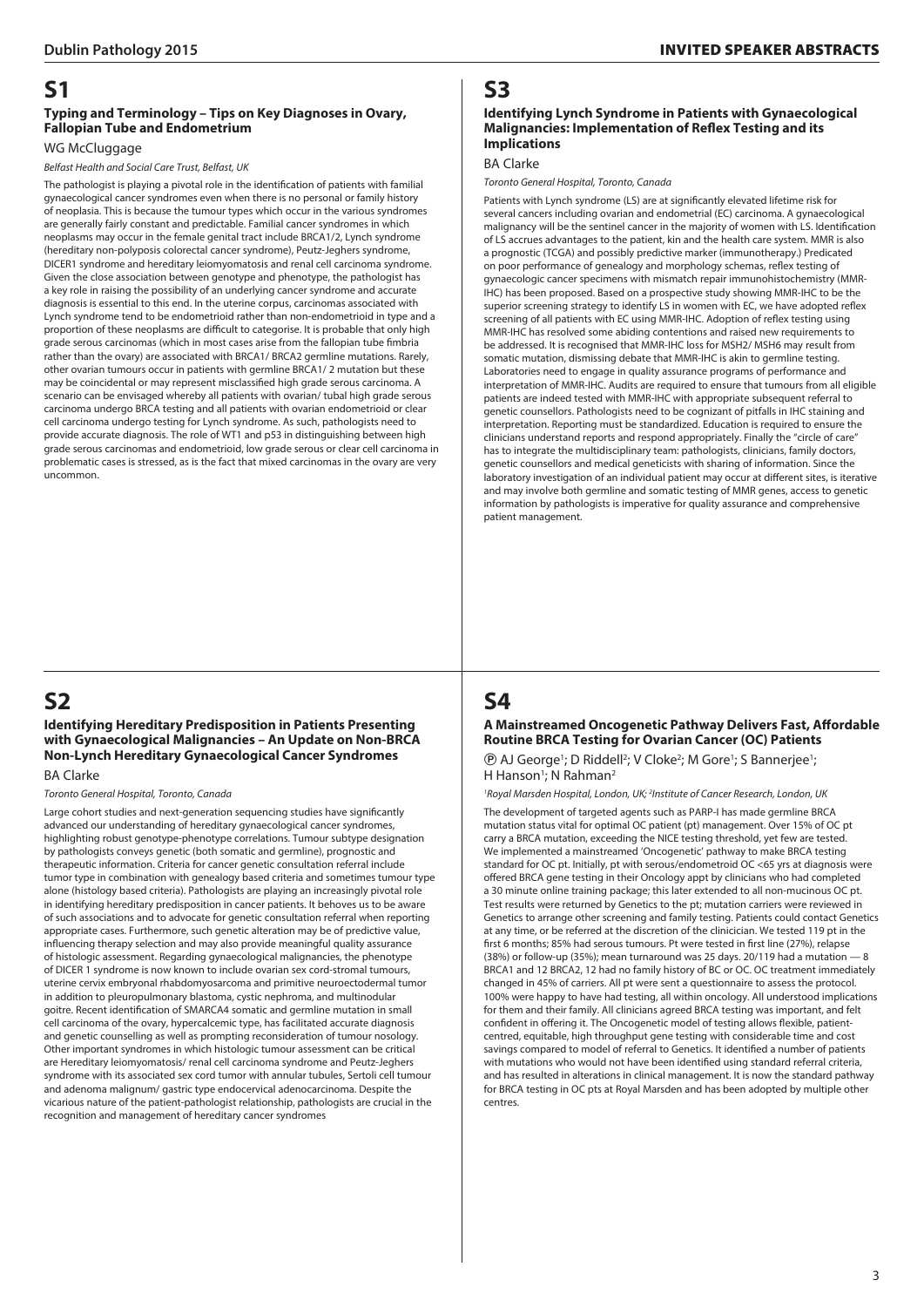#### **Intraoperative Diagnosis**

P CM Corbishley

*St George's Healthcare NHS Trust, London, UK*

The use of frozen section diagnosis has decreased in recent years but it still has its' uses. The only indication for an intraoperative consultation is when the outcome will make a difference to the current operative procedure. The pathologist and surgeon need to be aware of the pitfalls and limitations of the technique and the pathologist needs to be both decisive and safe. The talk will specifically cover the use of frozen sections in the field of cancer diagnosis including risk assessment and how to approach the frozen section cases in the final FRCPath Practical examination.

### **S7 Soft Tissue Cutaneous Tumours**

P MB Leader

*Beaumont, Dublin, Ireland*

This presentation will discuss the approach to the diagnosis of cutaneous soft tissue sarcomas. It will discuss spindle cell tumours, myxoid tumours, epithelioid tumours and fatty tumours. Particular emphasis will be given to the differential diagnoses of these lesions and to practical advice on achieving a diagnosis. The commonest cutaneous spindle cell sarcoma of atypical fibro Xanthema will be discussed and the clinical behaviour and morphology will be contrasted with pleomorphic dermal sarcoma, leiomyosarcoma, spindle cell carcinoma and spindle cell melanoma. Three particularly difficult myxoid tumours will be highlighted including myxoinflammatory fibroblastic sarcoma, myxofibrosarcoma and fibromyxoid sarcoma. The differential of myxoma and nodular fasciitis and malignant fibroma histiocytoma will be compared and contrasted. Newer markers (immunohistochemical and molecular) will be discussed. The talk will briefly touch on lipoma like liposarcoma subtle sarcomas such as synovial sarcoma, epitheloid sarcoma and clear cell sarcoma will be demonstrated. Finally, the pitfall of pseudosarcomas with hints of how to avoid these pitfalls will be discussed.

#### **S6 Macroscopic Examination**

#### P M Sheehan

*Galway University Hospital, Galway, Ireland*

This talk will focus on how to approach the macroscopic pathology component of the FRCPath part 2 practical exam. It will also briefly look at how to approach the OSPE stations in this exam section.

The aim is to translate from the exam experience back to day to day bench experience with which the exam candidate is very familiar. The application of this day to day knowledge in a focused approach will ensure the candidate answers all the required questions competently.

For the macroscopic cases, focus will be on overall description, block sample and compliance with minimum datasets.

For the OSPEs, focus will be on a template of key issues/components which must be included in the addressing and discussing the OSPE scenario.

The talk will conclude looking at key overall challenges of exam time management, answer construction, clear thinking processes and clear communication of the candidates knowledge for maximum achievement in the exam.

### **S8**

#### **Primary Bone Tumours: Guiding Treatment Using Histology and Molecular Genetic Alterations**

P AM Flanagan

#### *UCL Cancer Institute, London, UK*

Reaching a diagnosis of a primary bone tumour is facilitated by using genetic alterations which are characteristic of such lesions. However, the pathologist's interpretation of the histology in the context of the radiology is still required for choosing the relevant tests to help arrive at a diagnosis. Benign osteoclast-rich tumours include giant cell tumour of bone, chondroblastoma and aneurysmal bone cyst and these must be distinguished from an osteoclast-rich osteosarcoma and clear cell chondrosarcoma. Over 90% of giant cell tumour of bone and chondroblastoma harbour a recurrent H3F3A and H3F3B substitution: approximately 70% of aneurysmal bone cyst harbours a USP6 rearrangement: this alteration is also found in 90% nodular fasciitis. However, ~1% of high grade osteosarcoma also harbours a H3F3 substitution: copy number change can distinguish these osteosarcomas from giant cell tumour of bone and chondroblastoma. Approximately 50% of conventional central chondrosarcoma, the most common adult primary bone tumour, harbours an isocitrate dehydrogenase (IDH) substitution (94% IDH1, 6% IDH2) but this does not help in determining tumour grade. CDKN2A and or TP53 alterations only occur in high grade tumours. An IDH alteration is particularly useful in distinguishing dedifferentiation chondrosarcoma from an osteosarcoma and is clinically relevant as the treatment is different. A GRM1 rearrangement in chondromyxoid fibroma is helpful in distinguishing this tumour from chondrosarcoma. Low grade fibrous tumours in bone include low grade osteosarcoma (central and parosteal) and fibrous dysplasia and the treatment for these differ: MDM2 amplification is found in the former and GNAS alterations in the latter: they are mutually exclusive. Development of multiplexing technology will make the delivery of these tests more efficient but the interpretation of the molecular data in the context of the histology, and clinical information will remain central to good clinical practice.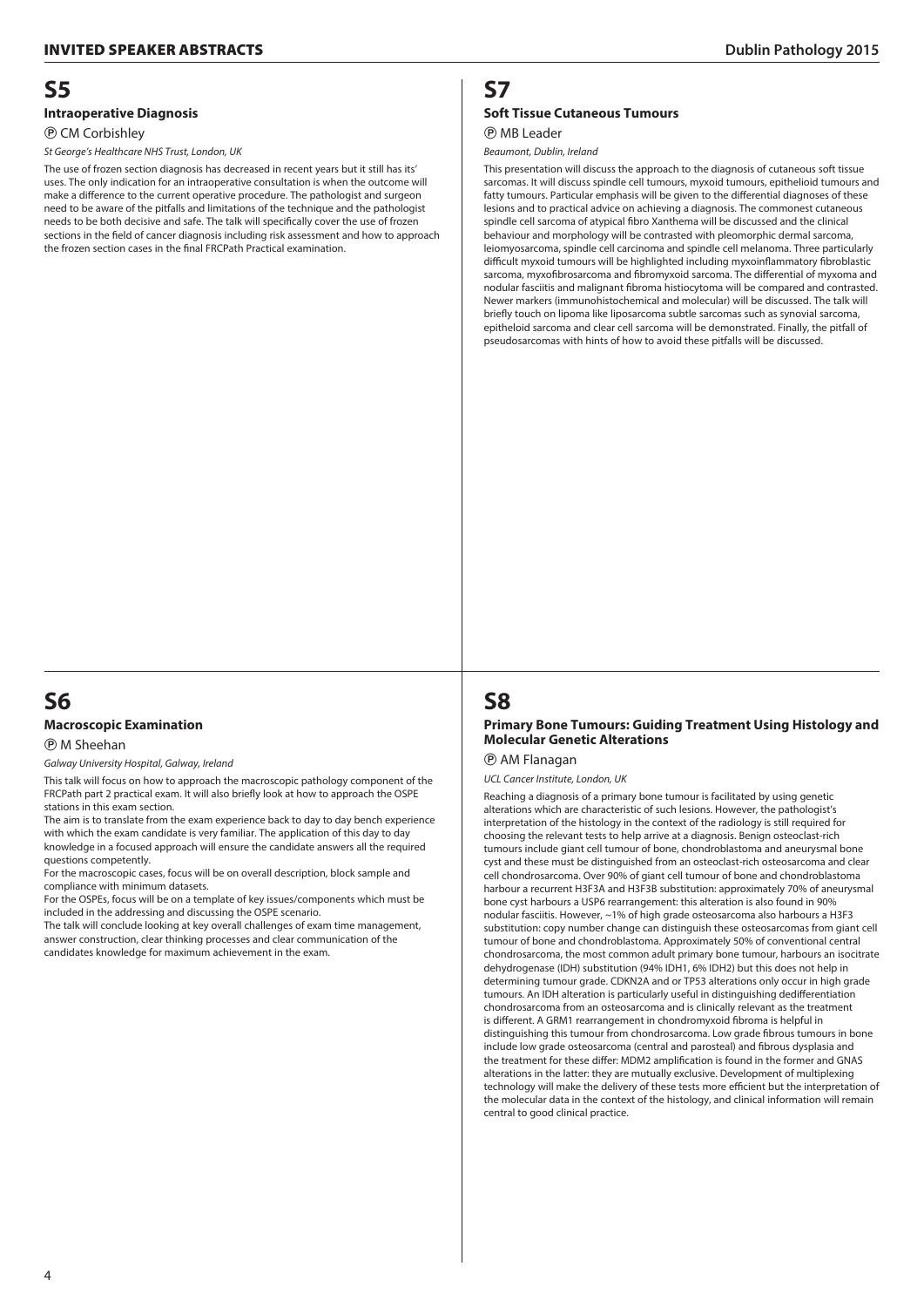#### **Toxicology: Interpretation for the Pathologist**

P SP Elliott

*ROAR Forensics, Malvern, UK*

Toxicology concerns the study of the effects, nature and detection of drugs and poisons and their dose. The involvement of drugs or poisons may not always be immediately obvious to Pathologists. Even in instances where there is significant evidence to suggest the ingestion of drugs has occurred, the exact drug (or more usually drugs) may not be known. Furthermore, even if a drug has been detected, the interpretation of its presence or amount can depend on many factors. Not least the type, nature and actions of the drugs themselves. It is also important to be aware of the wider issues that impact on toxicology, including; appropriate sample collection, analysis, drug stability and possible endogenous production of compounds. There are a number of considerations for toxicology interpretation namely; there is no fatal range for all drugs - some overlap with therapeutic range, drug tolerance, pharmacogenomics, drug combinations, drug stability, post-mortem production and importantly, post-mortem redistribution (which also means in life data does not equate to post-mortem data). The Pathologist should be aware of these factors in order to consider the potential role of drugs in a death in conjunction with the findings at autopsy and the case circumstances.

Whilst appropriate interpretation is a constant challenge for all drugs, something of significant pertinence to modern toxicological casework is the rise of so-called "legal highs". This has become a particular issue within the last decade and it is a major challenge to keep up with this either analytically (i.e. actually detecting such drugs) or interpretatively (i.e. what is the significance of the presence or concentration of a drug when little is known about it?).

Overall, there are many factors that have to be considered to enable valid and appropriate interpretation of toxicology findings and Pathologists should bear in mind that rigid toxicology "ranges" do not exist.

#### **S10 Diagnosis of Infection, Sepsis and SIRS at Autopsy**

P SB Lucas

#### *St Thomas' Hospital, London, UK*

Problems arise in interpretation of systemic aspects of sepsis (systemic inflammatory response syndrome — SIRS) and its large differential diagnosis. The end result of severe sepsis always involves a haemophagocytic syndrome (HPS) = macrophage activation syndrome = haemophagocytic lymphohistiocytosis. The causes of HPS are genetic (inherited) and reactive (acquired) forms: Inherited genetic defects of perforin gene on chr 9q21, the MUNC13-4 gene on chr 17q25, or mutations in syntaxin 11 gene on chr 6q24. Infections: viruses such as EBV and influenza; HHV8 infection in HIV disease; numerous bacteria (eg group A Strep and Staphylococcus — toxic shock syndromes), M.tuberculosis; leishmaniasis. Autoimmmune disorders: eg adult onset Still's disease and vasculitis. Lymphomas: B-cell, T-cell and Hodgkin lymphomas can all present with HPS, even when the tumour volume is low (or occult); Common to all are the following generic features: haemophagocytosis of blood cells: these are optimally seen using macrophage immmunohistochemistry (IHC: CD68, PGM-1) where the macrophages are increased in number and size, containing engulfed cells in addition to their nucleus; seen in marrow, liver, spleen and nodes; upregulation of intercellular adhesion molecule-1 (visualised with CD54 IHC), seen best in lung vessels; acute lung injury; the spleen may be small with white pulp atrophy, or enlarged in other presentations including HHV8-associated multicentric Castleman disease HPS; the kidney may show disseminated intravascular coagulation, as part of a coagulopathy.

### **S11**

#### **Minimally Invasive Coroner's Autopsy – The Present and (Near) Future**

#### P ISD Roberts

*John Radcliffe Hospital, Oxford, UK*

The role of post mortem imaging is changing. In the past it was used only as a supplement to dissection in forensic practice, to reveal details of fractures and identify foreign bodies. In the last 20 years, cross-sectional imaging has been increasingly used as a replacement to standard coroner's autopsy, for those cases in which the family object to invasive examination. Early services lacked both evidence base and governance. Recent research has defined the strengths and weaknesses of post mortem imaging, optimised imaging protocols and led to technical improvements, most notably the development angiographic techniques. It is now possible to accurately identify those cases for which imaging alone is sufficient to diagnose the cause of death. CT scan is generally superior to MRI for the investigation of sudden adult deaths; using CT with angiography, three quarters can be diagnosed without the need for an invasive procedure. Furthermore, imaging is superior to dissection in identifying certain types of injuries and thus facilitates the recognition of unnatural deaths that might have been missed using traditional autopsy. In the UK, there are currently 6 centres that provide post mortem imaging services, performing several hundred cases annually. There are plans to open a further 16 CT units nationally, dedicated for post mortem work, and it is possible that post mortem CT will soon be used in the majority of coronial cases. Pathologists must become familiar with the application of imaging techniques if they are to be involved in the decision making process, and in particular the selection of cases for which an invasive autopsy is required.

### **S12**

#### **From Research Bench to Patient – Impact and Future of Molecular Diagnostic Developments on Lung Cancer Pathology Practice**

#### P S Lantuejoul

*CHU A Michallon and J Fourier University, Grenoble, France*

Lung cancer is the second most frequent type of cancer but by far the most frequent cause of cancer-related deaths. Up to 60% of lung adenocarcinoma and up to 50-80% of squamous cell carcinoma have known oncogenic driver mutations or translocations, most frequently leading to permanent tyrosine kinase activations targeted by specific drugs (tyrosine kinase inhibitors TKI); the pathologists are now not only expected to provide precise diagnoses whatever the size of the specimen but are also involved in the management of those specimens and the identification of new targeted genetic or molecular abnormalities; among them, EGFR mutations occur in 10% of adenocarcinoma and are detected by most platforms; with the development of NGS technologies, large panels of genes, including KRAS, BRAF, PIK3CA, ERBB2, PTEN, NRAS, STK11, DDR2, MET, FGFR3, FGFR1, will be investigated in all lung cancers; ALK and ROS1 rearrangements are detected in nearly 5% of adenocarcinoma by FISH/ immunohistochemistry by most platforms, but pathologists will be soon asked to detect new translocations (RET, NTRK1,..) and new protein overexpressions involved in secondary TKI resistance (C-MET hyperexpression/ amplifications, Axl expression,..). In addition, pathologists will likely participate to the selection of good responders to anti PD1/PD-L1 immunotherapies using PD-L1 immunohistochemistry.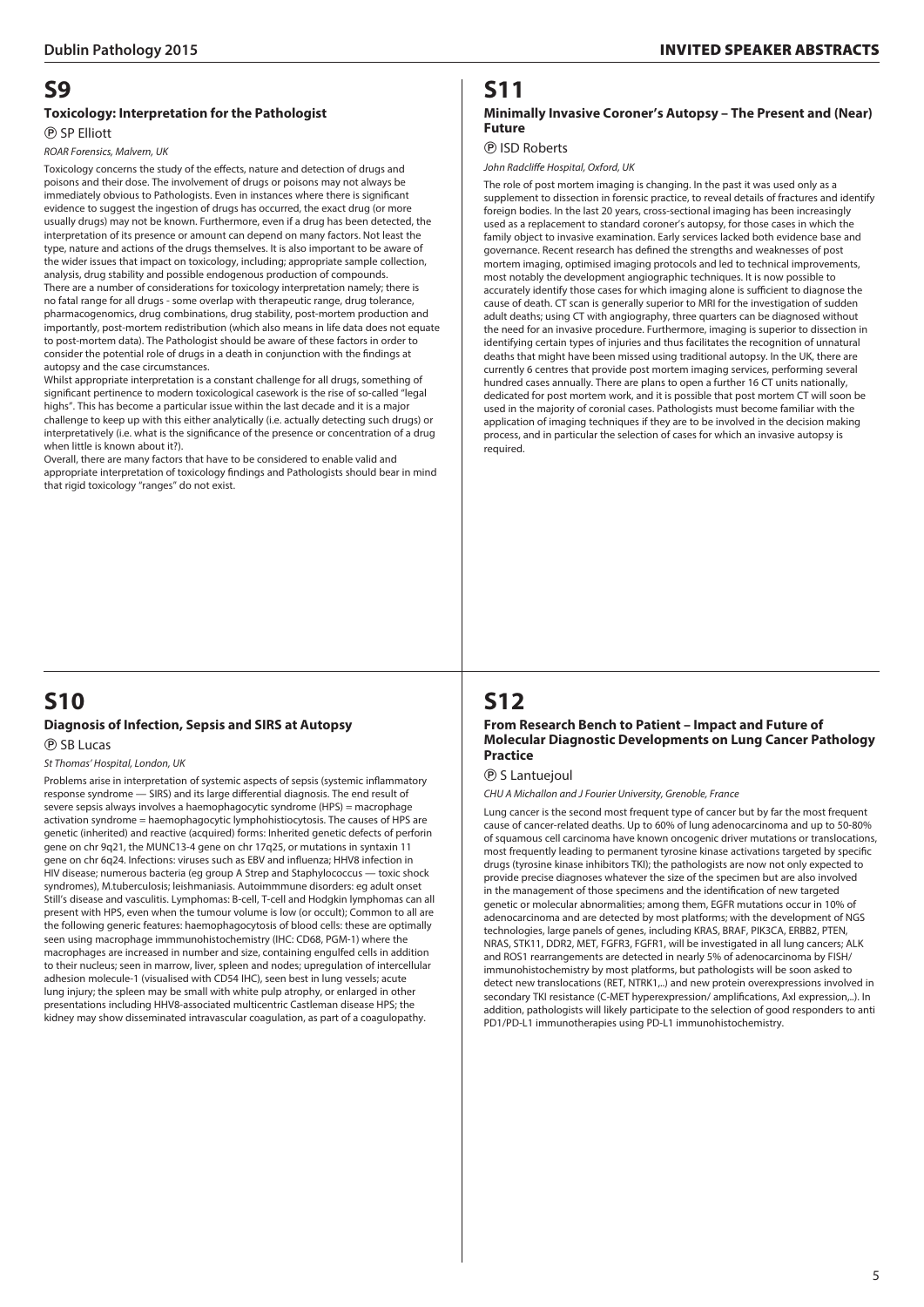#### **Role of Cytopathology in the 2015 Molecular Era**

P J McCarthy

*Cork University Hospital, Cork, Ireland*

Cytopathologists and Histopathologists are most challenged when the sample is small, the cells are few and the differential diagnosis is wide. As diagnostic techniques become less invasive, tissue on which to diagnosis and sub-classify thoracic malignancy becomes less abundant and we as pathologists are being asked to do more with less. EBUS can sample a variety of pathologies in addition to primary lung carcinoma including lymphoma and melanoma that may also require molecular testing. The "Molecular era" brings with it therefore the challenge to offer an accurate diagnosis in addition to the reservation of sufficient material on which to perform molecular tests, affording the opportunity to target mutations specific to individual cancers. In our institution; cytology samples account for 46% of samples tested for EGFR mutatation in Lung cancer and yield 43% of the mutations detected in our tested cohort. There is no statistically significant difference between cytology and histology samples in terms of adequacy of material for EGFR testing. At the same time, the concordance rate for sub typing of Lung cancer between histology and cytology samples is 100%. Achieving this balance requires a combination of curtailed immunostains, co-ordinated handling of separately submitted histology and cytology samples, attempting molecular tests on samples not previously considered worth testing, and for the future, looking at techniques that may purify malignant cells to enhance a molecular signal above background noise. The Pathologist needs to be ready to embrace this era, preferably to be on site for targeting lesions with fine needle aspiration, and ideally situated in close proximity to the molecular testing laboratory to maximise the potential of each individual sample. This may be particularly challenging in institutions without dedicated Cytopathology or in those receiving material from external sites.

#### **S14 Challenges of the New WHO Classification in the Diagnosis of Adenocarcinoma**

P KM Kerr

*Aberdeen University Medical School, Aberdeen, UK*

The new WHO classification of adenocarcinoma (ADCA) follows directly from the IASLC/ATS/ERS publication of 2011 in establishing a more clinically relevant, multidisciplinary approach to lung ADCA. The classification includes pre-invasive disease and establishes a category of in-situ (AIS) and minimally invasive (MIA) ADCA, whilst removing the diagnosis of bronchioloalveolar carcinoma. Several variants of ADCA are removed, some remain, sometimes under a new name, and resected tumours are now principally classified according to their predominant histological patterns. An important addition is guidance and nomenclature for ADCA diagnosis in small biopsy and cytology samples. Finally, efforts have been made to make the classification relevant to the radiological diagnosis of this disease as well as the molecular characterisation of tumours for the purposes of selecting patients for targeted therapy.

Whilst resolving several problematic issues with the 2004 classification, several challenges either remain or have emerged. The diagnosis of pre-invasive disease (atypical adenomatous hyperplasia or AIS) is difficult since lesions are uncommon and criteria quite subjective. The identification of invasion is frequently problematic. Accurate identification of a predominant pattern in invasive tumours, and especially the enumeration of other patterns present, is sometimes quite challenging and a pragmatic approach is needed.

Immunohistochemistry (IHC) has emerged as a crucial tool is diagnosis. Not only is it now part of the definition of solid pattern ADCA in resected cases, it is pivotal in accurate small sample diagnosis. Molecular characterisation of ADCA is now a routine standard of care. With this comes the need for technically consistent IHC, careful tissue handling to ensure IHC and molecular testing are possible, and complex workflows designed to ensure the complete diagnosis required for patient management.

### **S15 Staging / Classification of Thymic Epithelial Tumours**

#### P A Marx

*University Medical Centre Mannheim Universty of Heidelberg, Mannheim, Germany*

Staging of thymomas has not changed significantly since Masaoka and Koga proposed their stage I-IVb scheme. Although not validated for thymic carcinomas (TCs) it has ever since been applied to them, despite the very different propensity of thymic epithelial tumours (TETs) for lymphogenous and haematogenous metastasis (that is frequent only in TCs). Nevertheless, the International Association for the Study of Lung Cancer (IASLC) and the International Thymic Malignancy Interest Group (ITMIG) have jointly proposed an evidence-based TNM staging system that is founded on the analysis of >8.000 clinically annotated cases, is applicable to thymomas and TCs and awaits approval by UICC/AJCC. This new staging system will be presented. The 4th edition of the WHO Classification of thoracic tumours was published in March 2015. It puts emphasis on an interdisciplinary perspective on thymic tumours by depicting state-of-the-art CT or PET/CT images and incorporating cytology. Epidemiological and prognostic data were updated by mining the world-wide, retrospective database of the ITMIG that compiles over 6000 case of thymic tumors. The refinement of morphological criteria mainly addresses the "borderlands" between type A and AB thymomas, between type B1-3 thymomas and between type B3 thymoma and thymic squamous cell carcinoma, aiming to improve reproducibility and clinical relevance. For the first time immunohistochemical criteria are suggested for the diagmosis of difficultto-classify cases and a new "atypical type A thymoma variant" is introduced to reflect the realization that histological features (like comedo-type necrosis) may be associated with the rare occurrence of advanced tumor stage, including metastasis, in type A (and with the rare occurrence of advanced tumor stage, including metastasis, in type A (and AB) thymomas. The lecture will detail the differences between the 3rd and 4th edition of the WHO classification of thymic epithelial tumors.

### **S16**

#### **Approach to the Diagnosis of Rare and Unusual Lung Tumours** P AG Nicholson

*Royal Brompton and Harefield NHS Foundation Trust, London, UK*

Any primary tumour arising in the lung apart from carcinomas and carcinoids falls under the umbrella term of a "rare lung tumour". This therefore includes other epithelial tumours, soft tissue tumours, lymphomas and even teratomas and melanomas. These have recently been updated in the WHO 2015 classification, with the last ten years seeing greater understanding of the histogenesis of certain rare neoplasms, such as sclerosing haemangioma being definitively identified as a low-grade epithelial neoplasm. New tumours with specific genetic abnormalities have also been identified such as pulmonary myxoid sarcoma with EWSR1-CREB1 translocation, and entities such as lymphangioleiomyomatosis (LAM) and Langerhans cell histiocytosis are now also classified as neoplasms. It is useful therefore to have a uniform approach to a potential neoplasm that does not look like a common entity. My approach to these tumours is to use the WHO 2015 classification as a template, then to correlate this with its morphological (e.g clear cell, spindle cell etc.) and immunohistochemical profile to see whether the proposed diagnosis is consistent with these data. I then review the case again in relation whether the presentation of the tumour is appropriate for my proposed diagnosis (benign/low-grade versus malignant cytology, tumour location, solid/cystic, local/diffuse) and finally reviewing it once more in the context of whether tumour might be a secondary process or even a reactive process. In this way, even the rarest tumour should be able to be correctly classified.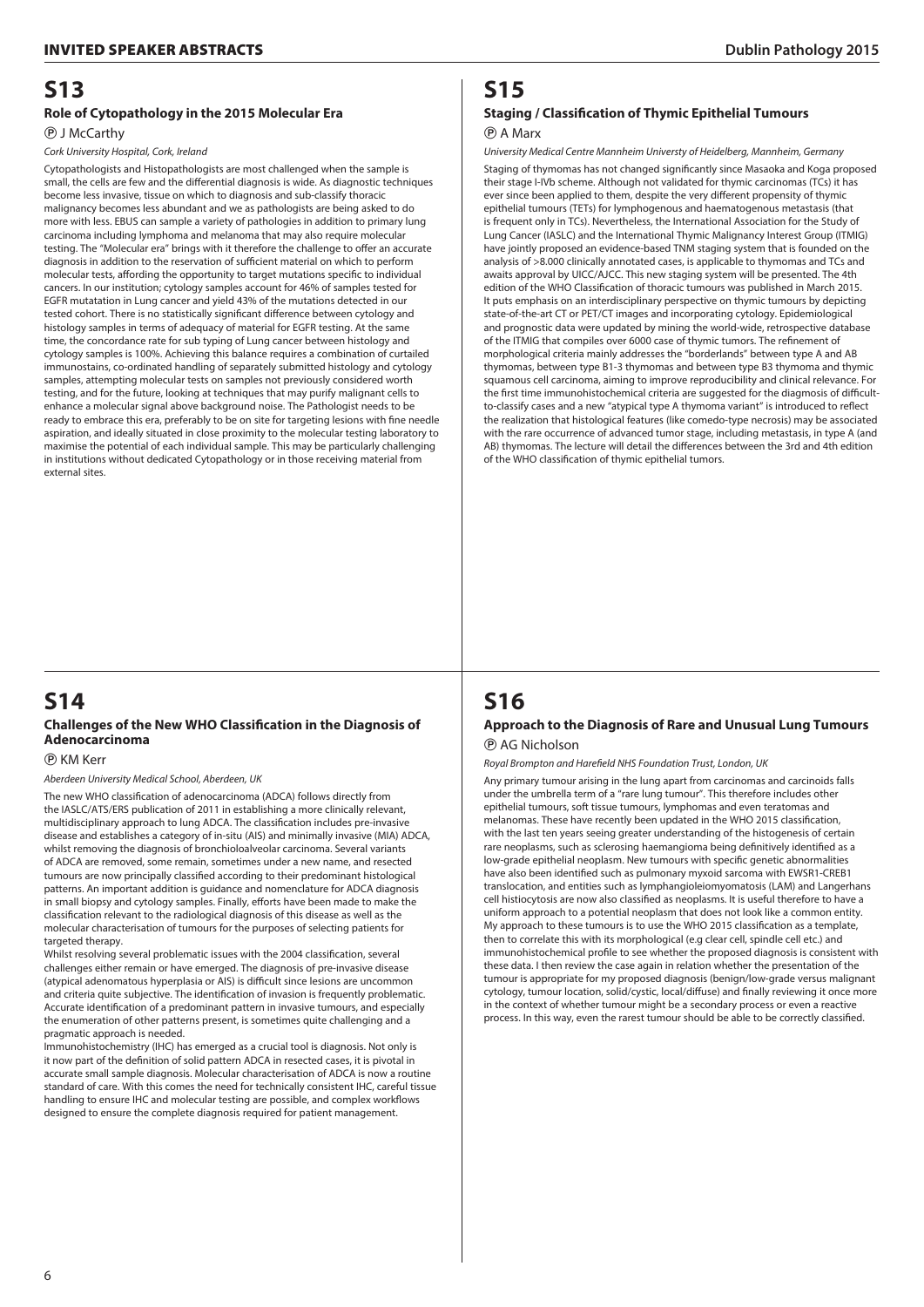#### **The Management of B3 Lesions with Emphasis on Lobular Neoplasia**

P AM Shaaban

*Queen Elizabeth Hospital Birmingham, Birmingham, UK*

B3 lesions are a heterogeneous group of different pathological diagnoses including those with and without atypia. They comprise flat epithelial atypia (FEA); atypical intraductal proliferation (AIDP); in-situ lobular neoplasia (ISLN); papillomas, radial scars, fibroepithelial lesions and other. Approximately 20-25% of all B3 lesions are upgraded to cancer on further tissue. examination and the upgrade rate is higher in the presence of atypia across all B3 lesions.

The management of B3 lesions has traditionally been via diagnostic surgical excision biopsy. However, it is becoming increasingly recognised that at least some of the B3 subtypes may only be associated with a low risk of malignancy and therefore surgical excision for all may represent over-treatment.

The introduction of vacuum assisted biopsy (VAB) offers an alternative option to surgery in the management of such B3 lesions. VAB can yield up to 3.6g of tissue providing a robust method for thoroughly sampling B3 lesions diagnosed on needle core. Therefore, patients could avoid unnecessary surgery if there is confidence that the lesion has adequately been sampled by second line VAB and the diagnosis has not been upgraded to malignancy. VAB is also advantageous if it confirms a malignant diagnosis as the patient can progress straight to therapeutic surgery.

Currently, there is lack of consistency in the management of those lesions across screening centres in the UK. Guidelines are therefore being developed. Current and future management plans will be discussed in detail with emphasis on ISLN.

### **S19**

### **Genetics of Cardiomyopathies**

P ER Behr

*St George's University of London, London, UK*

The presentation will describe the current state of genetic knowledge in relation to cardiomyopathy. It will primarily focus upon the sub-phenotypes of hypertrophic, arrhythmogenic and dilated cardiomyopathies. Current issues with 'genetic noise' will be addressed and the role for genetic testing on a clinical basis will be further discussed. Genetic variation in cardiomyopathy genes associated with unexplained sudden death and the Brugada syndrome will also be explored.

#### **S18 Update from The Sloane Project**

#### P JS Thomas

*Western General Hospital, Edinburgh, UK*

The Sloane Project has closed to new cases of DCIS and data consolidation is complete for the 12,500 cases entered between 2004 and 2012 with over 90% of patients having a complete four-specialty (radiology, surgery, pathology and radiotherapy) data set. Over the period of case acquisition the Steering Group published eight peerreviewed papers on radiological diagnosis and pathological correlation, the surgical management of DCIS particularly in relation to the axilla and variation in practice around the UK in the assessment of oestrogen receptors, radiological lesion size estimation, pathological evaluation of specimens, mastectomy rates, particularly for small lesions, and treatment with radiotherapy. In the second phase of the Project we are continuing to acquire patients with ADH and lobular neoplasia but are shifting our emphasis away from audit *per se* towards the biology of the disease. With a median of five years follow up to date we have data on over 750 recurrences/events in our patient cohort and are looking at the dataset for features associated with these events. We also have ethical approval and funding to support an examination of tissue from Sloane Project cases to look for biological markers associated with outcome measures. We are also collaborating closely with the organisers of the LORIS Trial evaluating the role of non-surgical intervention for low risk DCIS.

### **S20**

#### **Clinico-Pathological Correlations on Vasculitis**

 $\circledR$  A Fabre;  $\circledR$  E Molloy

*St Vincent's University Hospital, Dublin, Ireland*

This lecture provide four examples on different patterns of small and large vessels vasculitis as well as their underlying etiologic factors, to assess the clinic-pathological correlation. All cases discussed with have clinical and radiological data and the discussion will emphasis on tissue sampling, histological patterns and differential diagnoses, both by microscopy and clinically, including autoimmunue associations and drug related changes. This will provide an opportunity to bring the clinical aspects of vasculitis into the histopathological evaluation of vascular changes in light of improved imaging available to clinicians.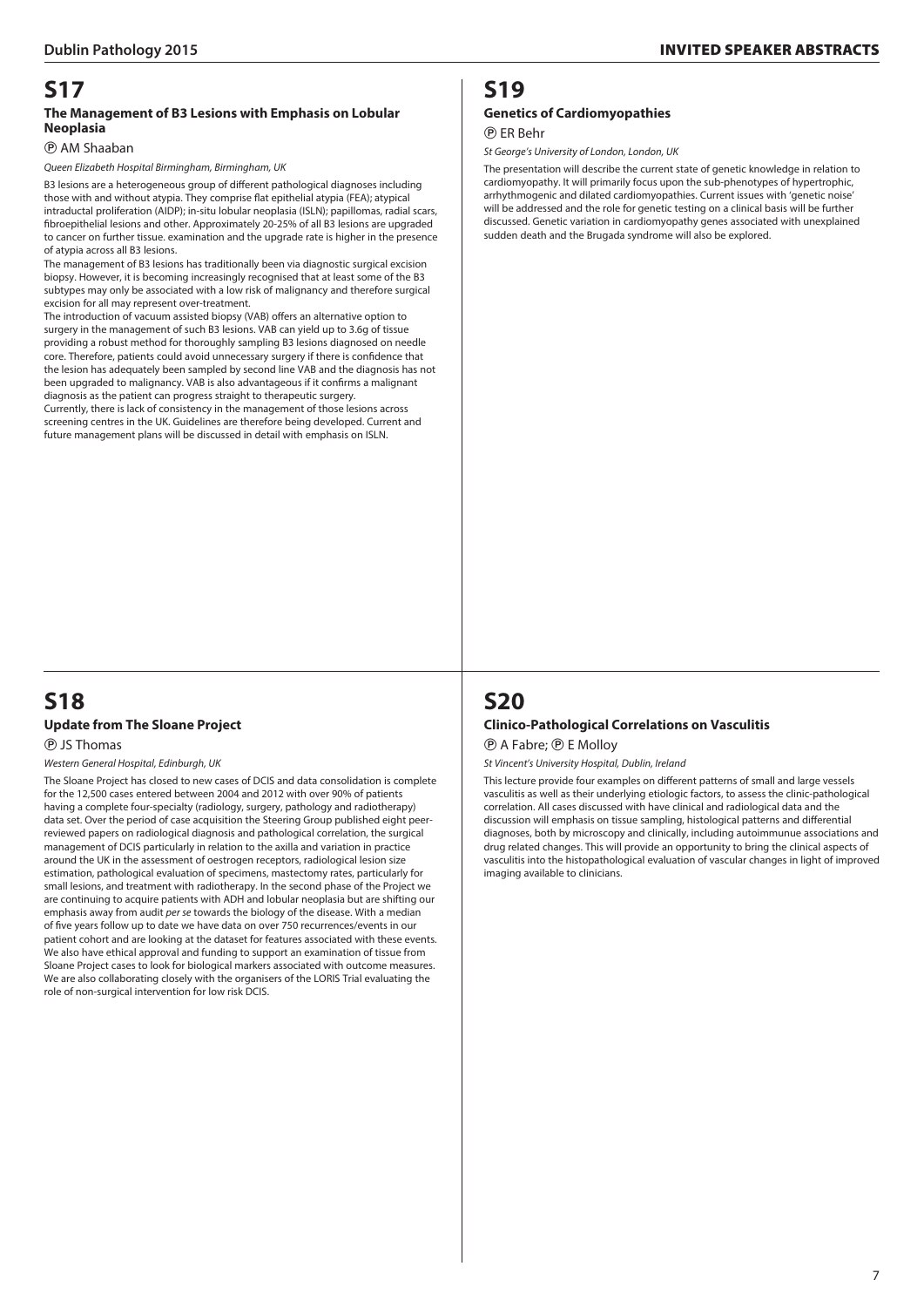#### P S Sharma

#### *St George's University of London, London, UK*

The benefits of regular exercise on the cardiovascular system are established; therefore the sudden death of an athlete from a cardiac cause sends shockwaves through the lay community. Over 80% of all non-traumatic deaths in athletes are attributable to abnormalities of the heart. The prevalence of sudden cardiac death (SCD) in athletes is generally in the range of 1 in 50,000. Over 90% of SCDs affect males. Athletes of African or Afro-Caribbean origin are at greater risk compared with Caucasians. Deaths are most common in dynamic sports of a start-stop nature such as soccer and basketball. Hypertrophic cardiomyopathy is the commonest cause of SCD worldwide, whereas arrhythmogenic right ventricular cardiomyopathy is the leading cause in Italian athletes. There is emerging data from US athletes and soldiers and from a tertiary UK center that these diseases may account for up to 30% of all deaths. Pre-participation screening to identify athletes at risk of SCD is recommended by learned scientific communities. ECG screening is effective at detecting high risk ion channel diseases and congenital accessory pathways. ECG screening is also helpful for raising suspicion of the cardiomyopathies. A 25 year old prospective ECG screening programme in Italian athletes revealed a 90% reduction in the prevalence of SCD in athletes from 3.6/100,000 to 0.4/100,000. ECG screening is associated with high incidence of false positive results and is ineffective for detecting coronary artery disease. Furthermore deaths from acquired conditions such as myocarditis, heat injury and electrolyte disturbances cannot be predicted, therefore the availability of personnel trained in cardiopulmonary resuscitation and automated external defibrillators (AEDs) at sporting arenas is prudent. Data from high schools with AEDs and mass participation events shows that early CPR and use of AEDs has a survival to discharge of up to 65%.

#### **S22 Update of the Classification of Renal Carcinomas**

#### P S Fleming

#### *University of Dundee, Dundee, UK*

The classification of renal cell carcinoma has been based on the underlying genetic changes since pioneering work in the early 1990s. As new genetic alterations are identified and corresponding morphological criteria developed the classification is regularly updated through the work of the ISUP and WHO consensus meetings and publications. The latest version of the WHO Classification (Version 4) is due to be published shortly. It recognises several lesions described since the 2004 classification and further emerging entities which require further characterisation. It is now recognised that there exists a family of renal tumours exhibiting translocations involving the MiT family of transcription factors, most commonly TFE3 on Xp11 but others involving TFE B on chromosome 6 are now well described. Tubulocystic carcinomas have a typical morphology and behaviour, previously classified as low grade collecting duct carcinoma they have now been re-classified. Mutation of the fumarate hydratase gene encoding a member of the mitochondrial electron transport chainis seen in the hereditary leiomyomatosis and renal cll carcinoma syndrome (HLRCC). RCC formation is accompanied by loss of the wild type allele and gives rise to a morphologically recognisable tumour type. A second mitochondrial gene, succinate dehydrogenase B is also seen in a morphologically distinct form of RCC. These several new tumour types will be presented.

### **S23**

#### **Update in Penile Pathology: The new Dataset and Diagnostic Pitfalls**

#### P CM Corbishley

*St George's Healthcare NHS Trust, London, UK*

Penile tumours are rare with only 600 cases of cancer and precancer diagnosed in the UK per year. The last 12 years have seen a major change in the way that these tumours are dealt with surgically with increasing subspecialisation and the formation of cancer supranetworks which are well developed in England and Wales. Over the last 14 years at St George's in London we have seen over 1100 new cases of penile, scrotal and distal urethral cancer and have pioneered the use of sentinel node evaluation and penile preserving surgery.

2015 sees the publication of the new WHO blue book on Urological cancers and the new Royal College of Pathologists Cancer dataset for reporting of Penile and Distal Urethral cancers. Much has changed since the previous 2006 dataset edition. The terminology of precancerous lesions is now encompassed by the term PeIN (Penile Intraepithelial Neoplasia) and the entity differentiated PeIN has been described. New subtypes of penile cancers have been identified and the association of some tumours with HPV subtypes, particularly type 16, is well established. Sentinel node evaluation has been shown to be reliable and prevents unnecessary debilitating groin dissections. Penile preserving surgical techniques, such as glansectomy and glans resurfacing with plastic reconstruction, are used wherever possible to avoid formal penectomy and give good cancer control.

The major pitfalls in penile cancer pathology include difficulties in diagnosing PeIN subtypes and accurate invasive tumour grading and subtyping. The anatomy of the penis is complex and accurate staging requres a detailed knowledge of anatomy. Some of the well differentiated variants, verrucous carcinomas and pseudohyperplastic carcinomas, are difficult to diagnose especially in small biopsies.

As with other rare tumours, consistency of reporting is improved with experience and the opportunity to report significant numbers of cases within a specialist multidisciplinary team.

### **S24**

#### **Updates in Bladder Cancer Including the RCPath Dataset, Subtypes of Bladder Cancer and Molecular Developments** P JH Shanks

*The Christie NHS Foundation Trust, Manchester, UK*

One controversy in preparing the RCPath "Dataset for tumours of the urinary collecting system [2nd edition])", April 2013 was which WHO grading scheme (1973 or 2004) to use for urothelial carcinoma. Since there is a split within grade 2 (1973) between low grade & high grade, use of both schemes in parallel was recommended. This has the advantage of better indicating where a particular patient lies in the grading continuum & minimises the consequences of 'grading error' for cases close to the threshold between low & high grade in the 2004 scheme, (a critical distinction for management if 2004 WHO grading is used in isolation). The 2015 NICE guidance on bladder cancer (http://www.nice.org.uk/guidance/ng2) incorporates risk stratification tables for Ta/T1 bladder cancer utilizing this parallel WHO grading recommendation in a multiparameter formula that also considers tumour size, pT classification and the presence/absence of CIS or aggressive subtype(s).

Amongst the more aggressive bladder cancer subtypes is invasive micropapillary urothelial carcinoma and the nested variant. A bladder origin can be difficult to recognise at metastatic sites, especially for micropapillary and discohesive/ plasmacytoid subtypes. Uroplakin II has recently become available, is more sensitive than uroplakin III & may assist within a panel. Spindle cell lesions of the bladder are often difficult & loss of cytokeratin expression is common in sarcomatoid carcinoma. There is potential to mistake inflammatory myofibroblastic tumour for a malignant tumour.

Two molecular pathways for bladder cancer are recognised. *FGFR3* at 4p16 is the most frequently mutated oncogene in bladder cancer & is prevalent in low grade papillary tumours. *p53* loss of function mutations and loss of RB1 are prevalent in CIS. No prognostic molecular test is currently validated for clinical use in bladder cancer, though some (e.g. FISH) are in use as an adjunct in diagnosis.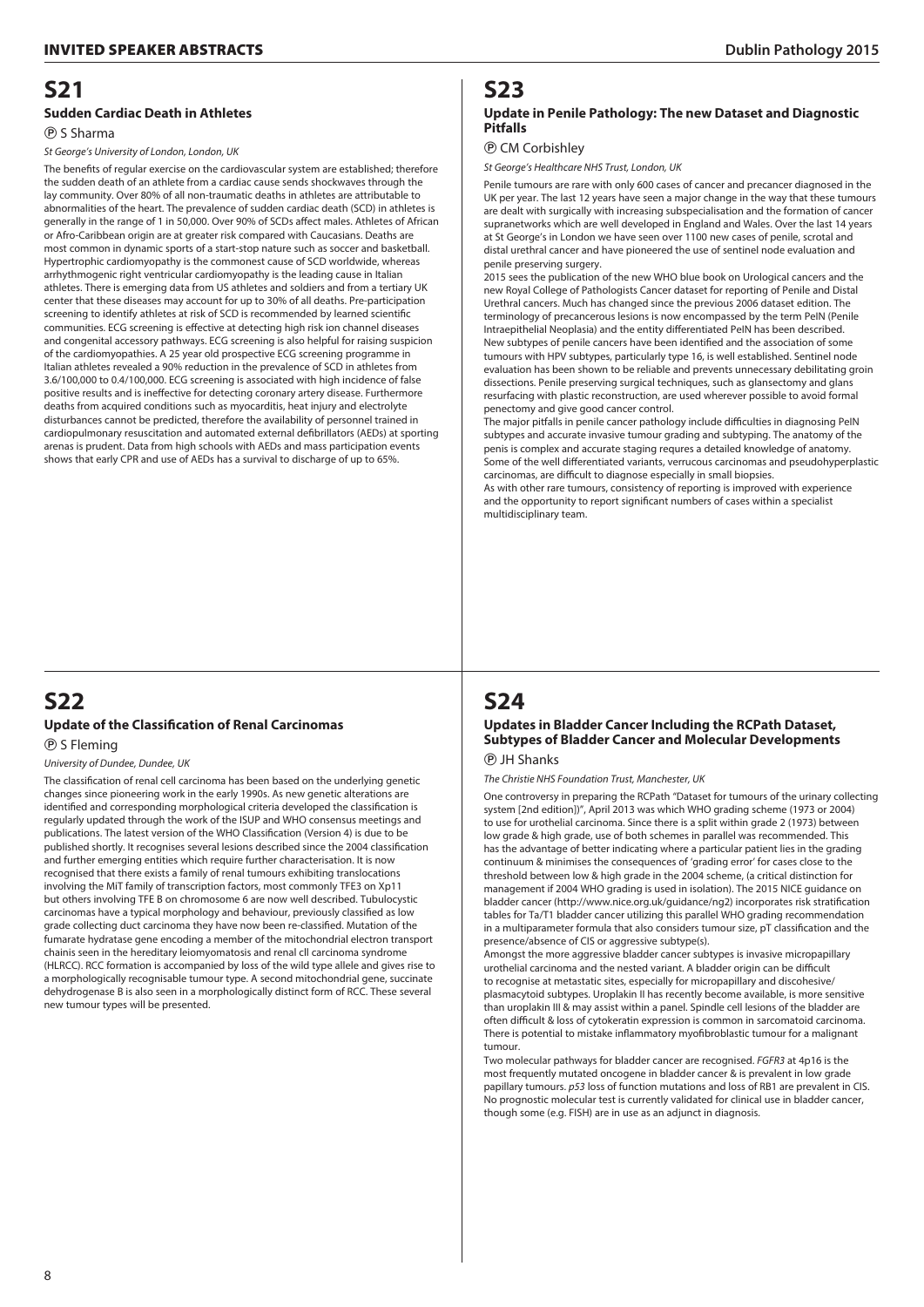### **'New' Observations About Old Entities in Testicular Pathology**

P TM Ulbright

*Indiana University School of Medicine, Indianapolis, USA*

Some dogmas in testicular pathology do not hold up to scrutiny. The belief that all pure, postpubertal teratomas are malignant is invalid. Within this group there is a small subset that is benign; these may be divided into dermoid and non-dermoid types that, however, share features that distinguish them from the usual teratoma of adults. These include absence of: atypia, regressive parenchymal changes, intratubular germ cell neoplasia, and i(12p). Also they usually show organoid arrangements, and prominence of ciliated epithelium, squamous cysts and smooth muscle. Patients do not need further intervention beyond excision sufficient to establish the diagnosis. Cases often interpreted as isolated testicular polyarteritis nodosa because of the presence of fibrinoid vascular necrosis are mostly attributable to chronic, intermittent torsion. They usually present as pain-associated, palpable or ultrasound-detected masses, with the "mass" corresponding to infarct and/or hemorrhage. There are associated chronic vascular changes, with frequent marked intimal hyperplasia of arteries, mural fibrosis of veins, dilated venules and arteriolar hyalinization, consistent with torsion-induced venous outflow obstruction and secondary arterial hypertension. These patients do not develop systemic vasculitis on follow-up.

Many "sarcomas" in patients with germ cell tumours, especially after chemotherapy, are more correctly regarded as sarcomatoid yolk sac tumours. They are reactive for cytokeratin and glypican 3. They often show characteristic features: nodular growth, myxoid and fibrous stroma, spindled and epithelioid cells, abrupt changes in cellularity, and tumor "ringlets." Most are high grade and aggressive.

Most regressed germ cell tumours can be recognized through a combination of findings, although the only diagnostic ones are a scar with coarse intratubular calcifications or with intratubular germ cell neoplasia.

#### **S26 Dying for a Drink – The Problem with Alchohol (and Some Solutions)**

P FE Murray

#### *Royal College of Physicians of Ireland, Dublin, Ireland*

Alcohol consumption has doubled in Ireland and the UK in the last 60 years. The causes of this increase include increased affordability of alcohol and its widespread availability. As a consequence, the health harms associated with alcohol have dramatically increased. Binge drinking and alcohol consumption among by women have risen especially dramatically. For example, the mortality from cirrhosis has doubled in the last 20 years in both men and women. In response to this, the medical profession on both islands have led informal and later formal campaigns to encourage policy change regarding alcohol at a national level. In Ireland, this was driven by RCPI. The involvement of the medical profession has had a powerful influence, as doctors do not have a conflict of interest in this matter, in contrast to the alcohol industry. The policy changes advocated include particularly Minimum Unit Pricing (MUP), which has been shown to be effective in reducing alcohol consumption, alcohol-related admission to hospital and crime in Canada. Modelling of the data suggests it would have similar benefits in UK and Ireland. This is regarded as the single most important first step. Other steps which will help include actions around alcohol labelling, availability and breaking the link between alcohol and sports and leisure promotion. Turning off the tap of cheap alcohol will hopefully soon reduce alcohol health harms in UK and Ireland

### **S27**

#### **Barrett's Oesophagus: An Evolving Challenge for the Gastroenterologist**

P DOT O'Toole

*St James's Hospital & St Vincent's University Hospital & Trinity College Dublin, Dublin, Ireland*

Cost-effective surveillance programmes for Barrett's oesophagus (BO) needs to be focused at risk groups. It is not only a question of identifying more individuals with BO (initial screening) but screening and subsequent surveillance has to identify at-risk individuals with BO who can benefit most from surveillance or therapy. Advances in endoscopic imaging (high resolution endoscopy ([HRE] with dye-based chromoendoscopy, electronic chromoendoscopy, and autofluorescence,...) certainly prove beneficial in better detecting dysplasia within known BO and can guide sampling and subsequent therapy. Dysplasia can be patchy and easily missed during routine biopsy sampling of BO and adequate training with high resolution instruments is needed to increase detection rates. Once dysplasia is detected, endoscopic ablation is recommended. Until recently, the standard treatment for HGD was oesophagectomy but endoscopic resection and ablation techniques are now available to eradicate dysplasia and mucosal adenocarcinomas. Resecting visible lesions (using endoscopic mucosal resection [EMR] or endoscopic submucosal dissection techniques) allows full pathological T staging. When invasive cancer is eliminated at multidisciplinary review (i.e., purely mucosal neoplasia confirmed with a nodal risk <2%), further endotherapy to ablate residual metaplasia in BO can be performed using radiofrequency ablation (RAF). In a tertiary centre use of staging EMR is frequently necessary (>60%) in patients referred for endotherapy and expert endoscopy is required to ensure safe and complete oncological resection. Conversely pT1 submucosal cancers detected following EMR are confidently triaged for oesophagectomy. Combination of EMR and RFA in expert groups exceeds >95% for eradication of neoplasia and metaplasia. Adverse events are quite low (stricture form healing, 4%; self-limited haemorrhage, very rare perforations ...) and recurrence of BO is also low (<10% at 5 years). Careful follow-up endoscopies is necessary at 3 to 6 months initially; intervals theerafter probably yearly.

### **S28**

#### **The Pathologist's Role in the Diagnosis and Management of Neoplasia in Barrett's Oesophagus**

P C Muldoon

#### *St. James's Hospital, Dublin, Ireland*

The last decade has seen a revolution in the management of neoplasia in Barrett's oesophagus. More detailed biopsy protocols, along with the advent of sophisticated local resection and ablation techniques, have radically altered the management of this expanding cohort of patients. These new treatment modalities, coupled with a massive increase in the numbers of cases of Barrett's being diagnosed, have significantly altered the demands placed upon pathologists involved in this area. These changes have presented pathologists with an opportunity to challenge our existing practices, to improve the reproducibility of our analysis and to increase the clinical relevance of the way in which we report neoplasia in this setting, where the pathologist plays a critical role in the multidisciplinary management approach. This talk aims to outline a practical approach to the handling of these specimens and to provide clear guidelines as to how to report them in the most clinically useful way.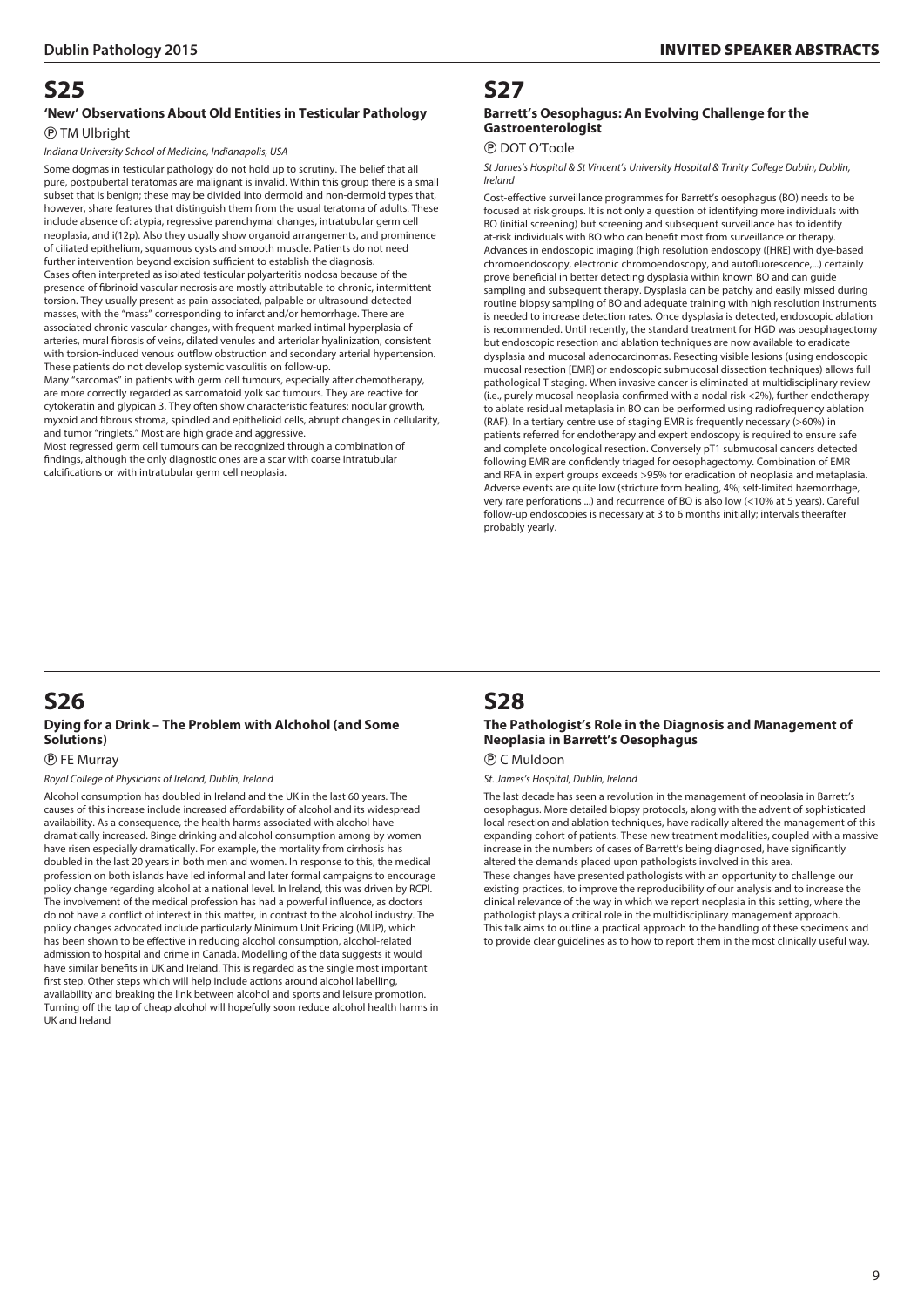#### **Modern Management in IBD**

#### *<b>P* MWR Vieth<sup>1</sup>; H Neumann<sup>2</sup>

*1 Klinikum Bayreuth, Pathology, Bayreuth, Germany; 2 University Hospital Erlangen, Medical Clinic I, Erlangen, Germany*

Ulcerative colitis and Crohn's make a distinct histological picture. Around 80% of an IBD diagnosis is the clinical information and about 20% derives from histology, only. For routine purposes it is recommendable in case of a first manifestation of an IBD to make a diagnosis such as: "picture of ulcerative colitis or picture of crohn's disease" and to recommend a follow-up endoscopy with biopsies not prior to 8 weeks after the first endoscopy and than confirm the diagnosis later to exclude mimickers of IBD. In Crohn's disease it is helpful to take biopsies from the upper GI-tract to get further hints of Crohn's disease. In case of neoplasia, the guidelines leave some room for local endoscopic treatment of low grade dysplasia whereas high grade dysplasia is still seen as an indication for operation since there is a high probability of detecting a carcinoma in the operation specimen afterwards. Operation means on normal complete proctocolectomy. This has been indivdually questioned in the last time. There are exceptions for discussing the indication of an operation in IBD: cases with numerous pseudopolyps that cannot be searched for neoplasia, low grade lesions that cannot be completely removed, multiple neoplastic lesions and unresponsiveness to medical treatment.Operation and endoscopic specimen in IBD need a subtile search for neoplastic lesions. A microscope with reverse light may help to identify suspicous lesions and may help to decide where exactely to cut a specimen. In conclusion a tight cooperation between clinical and histopathological partners is

recommended to reach a high standard for patient care. Second opinions may help to achieve and fuel the own learning process esp. in an institution with a lower number of IBD patients during the year.

### **S31**

#### **Predicting Lymph Node Metastatic Disease in pT1 Polyp Cancers**

#### P ID Nagtegaal

*Radboud UMC, Nijmegen, Netherlands*

With the introduction of colorectal cancer screening in various countries of the EU there is a sharp increase in the incidence of early colorectal cancer. A significant part of these early tumours presents in a pedunculated polyp. In most cases, these carcinomas are already completely removed by polypectomy. Classic risk factors that suggest a high risk for lymph node metastases include Haggitt level 4, positive resection margins, poor differentiation and lymphatic or vascular invasion. However, the evidence is rather thin. Most pT1 studies are performed on sessile polyps. Risk factors are more firmly established and include differentiation grade, lymphatic invasion, Kikuchi level sm3 or the presence of budding. However, for a clinical useful decision model, we will need an integrated approach, and both specificity and sensitivity of the various factors should be taken into account. Radical surgery seems overtreatment for a large number of polyp cancers.

#### **S30 The Pathology of Colorectal Cancer Screening**

P MB Loughrey

*Royal Victoria Hospital, Belfast, UK*

Colorectal or bowel cancer screening (BCS) is commonplace and organised national screening programmes have been developed in many countries, most notably in western Europe. Traditionally, faecal occult blood (FOB) detection has been the screening method of choice, those testing positive being selected for subsequent colonoscopy, but this is changing, with alternative or additional screening tests gaining favour. Most of the problems in BCS pathology practice are particularly related to FOB-based screening programmes, as these are enriched for large, bleeding sigmoid adenomas, in comparison to programmes utilising endoscopy as the primary screening modality. Experience within the closely related UK BCS programmes to date has yielded several recurring problems: the diagnosis of stage pT1 or 'polyp' cancers, in particular distinguishing common epithelial misplacement from 'true' invasion; the management of stage pT1 cancers, in relation to indications for surgical intervention after such a diagnosis; and the minimum criteria for a biopsy diagnosis of colorectal adenocarcinoma. These issues will be discussed with illustrative examples, along with the somewhat more mundane but highly important practical issue of measuring various parameters related to BCS pathology. The importance of quality assurance measures to ensure high standards within BCS pathology is emphasised.

### **S32**

#### **Colorectal Cancer: Updated Royal College of Pathologists' Guidelines**

#### P P Quirke

*Leeds University, Leeds, UK*

Minimum datasets have changed cancer reporting. This talk will explain the decision making processes behind the latest datasets both for cancer reporting and bowel cancer screening. It will also look at where we may be going in the future for staging and molecular reporting.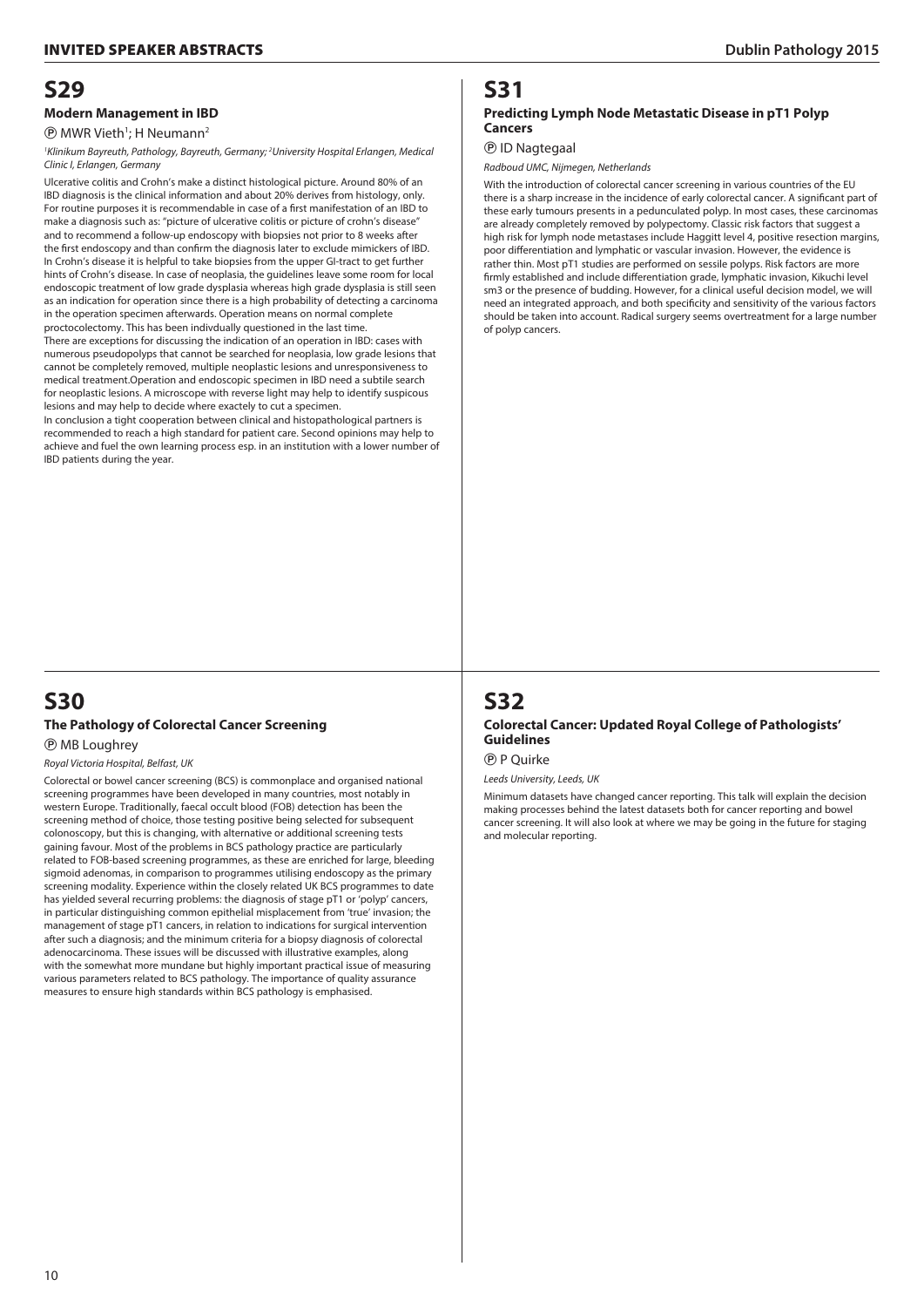#### **S33 Infective Pathology in the Intestines**

P MR Novelli

*UCL, London, UK*

The intestines play host to a broad spectrum of infective organisms ranging from viruses, through bacteria , fungi and unicellular parasites to worms. The spectrum of infections seen varies with geographical location, due to socioeconomic factors and due to changes in human behaviour. Immunocompromisation due to infections (in particular HIV), malignancy (especially haematological tumours) and the use of immunosuppressive drugs also has an important role in determining the infections commonly seen in the GI tract. The typical pathological features of intestinal infections will be discussed together with suggestions on how to optimise the diagnosis of such pathologies.

### **S35**

#### **How to Write a Paper and Get it Published**

**(B)** CS Herrington<sup>1</sup>; **(B)** DM Berney<sup>2</sup>

*1 University of Edinburgh, Edinburgh, UK; 2 Barts Health NHS Trust, London, UK*

Scientific papers have a predetermined structure, and writing in this way requires practice. Most Journals accept only a small fraction of submitted papers and it is important that any paper has something specific to say; and says it in a clear and concise way that can be understood by editors, reviewers and readers, all of whom play a role in assessment of its contribution. Editors look for novelty and significance in the context of the aims and scope of their Journal; and scientific rigour, which expert reviewers help them to assess. Writing a paper and having it assessed by a Journal is an iterative process. During the writing phase, the scientific rigour of the argument can be refined; and following submission and peer review, reviewers and editors often make constructive comments that help to improve it still further. The peer review process therefore acts not only as a quality filter but also as a mechanism for quality improvement. Writing papers and submitting them for publication is therefore generally a positive experience, particularly if one remembers that the process is iterative and (inevitably) not all papers will be accepted for publication by the first Journal that they are sent to.

#### **S34 Unusual Colitides**

#### P P Demetter

*Erasme University Hospital, Brussels, Belgium*

Pathologists are confronted with different types of colitis, most commonly infectious colitis and inflammatory bowel disease (IBD) followed by microscopic colitis and ischaemic colitis. Several other forms of colitis, however, exist and might be underrecognised; these diseases include segmental colitis associated with diverticulosis, diversion colitis, eosinophilic colitis and Behcet's colitis. Clinical presentations of these rare types of colitis vary, and laboratory data are often nonspecific; mucosal biopsy is essential in establishing the diagnosis. Segmental colitis associated with diverticulosis (SCAD) is mainly characterised by the involvement of the sigmoid colon with sparing of the rectum and proximal colon. SCAD often mimics IBD at endoscopic and histological examination; since SCAD has a selflimited course that resolves without further recurrence or need for treatment, the implications of an inaccurate diagnosis are obvious. Diversion colitis is a nonspecific colonic inflammation following surgical diversion of the faecal stream. Is is characterised by a chronic lymphoplasmacytic infiltrate, and the existence of lymphoid follicular hyperplasia is considered to be a hallmark feature. The development of diversion colitis is attributed to a lack of short chain fatty acids. Eosinophilic colitis is etiologically obscure and can be associated with involvement of other sections of the gastrointestinal tract. An infiltrate of eosinophilic granulocytes is found to varying degrees in all wall layers. A history of food intolerance or allergy is present in most of the patients, and peripheral eosinophilia is present in 80% of cases. Gastrointestinal involvement has been reported in up to 25% of patients with Behcet's disease. In cases with ileocolonic involvement, it is often difficult to distinguish Behcet's disease from other inflammatory bowel diseases. The diagnosis, therefore, often depends on clinical manifestations and intestinal ulcerative lesions.

### **S36**

#### **Large-Scale Routine Diagnostics Using Whole-Slide Imaging in Sweden – the Linköping Experience**

P C Lundström

#### *CMIV, Linköping University, Linköping, Sweden*

This presentation will describe the large-scale routine usage of WSI at Linköping University Hospital, Sweden. Since 2011 all histology slides are scanned, amounting to more than half a million slides to date. To a significant extent the digital images are used for primary review. The initial implementation led to several of the benefits foreseen with digital pathology, but it could also be concluded that further development was needed to unlock the full potential, in particular within the IT solutions. Therefore, a consortium led by CMIV, Linköping University was formed in 2012 to create innovations for a new generation of digital pathology. This triple helix consortium also includes industry and more than half of Sweden's health care providers, an engagement that reflects the dominating view in Swedish pathology that large-scale adoption of WSI practice is possible and desirable.

This talk covers the experiences made during the initial digitization, including laboratory process adjustments, and the later additions to the digital pathology toolbox accomplished by the ongoing innovation project. Apart from obvious targets such as the pathologists' workstation, the developments also touch upon other areas including grossing and enterprise image management.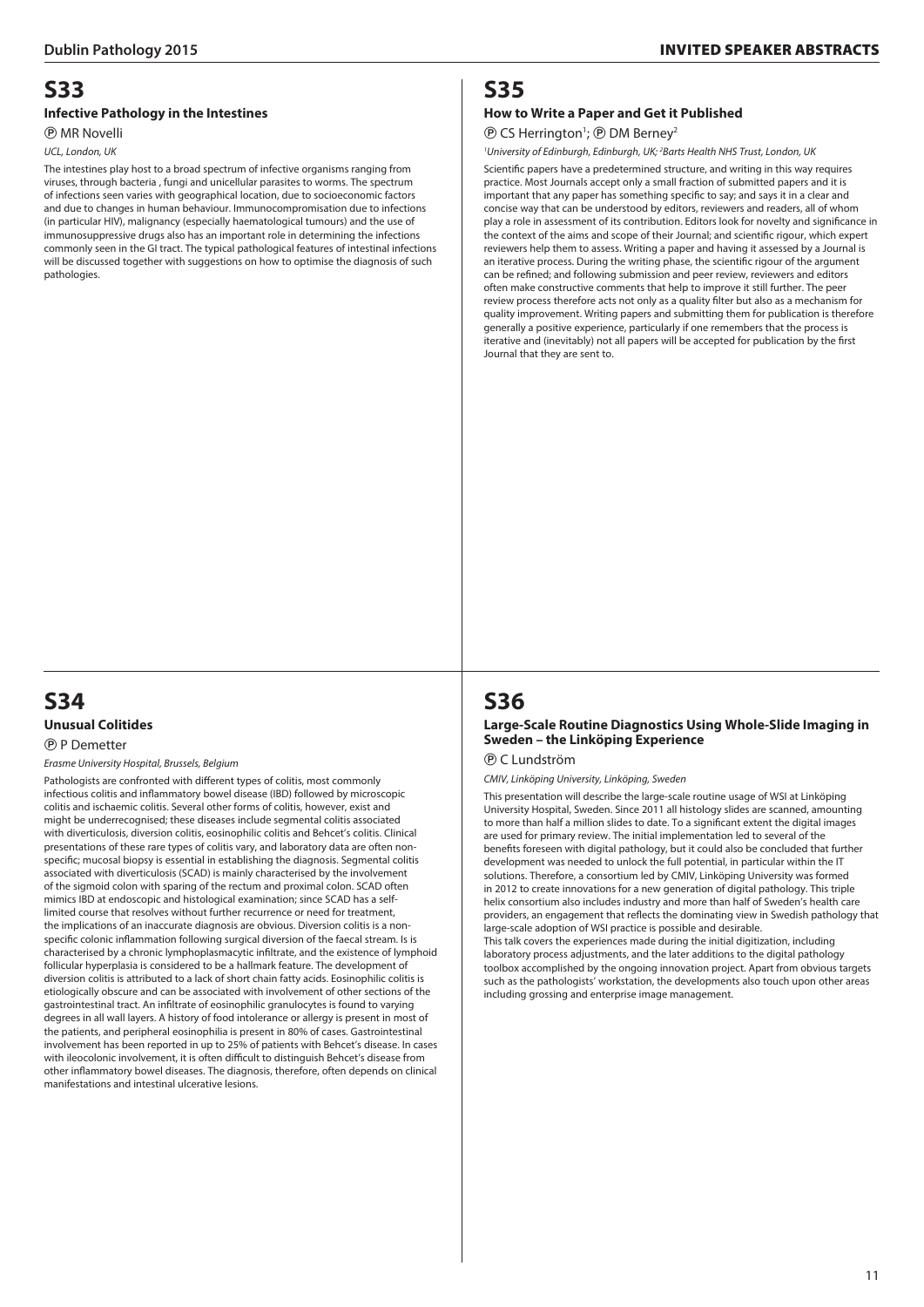#### **Digital Pathology – Are We There Yet?**

#### P SM Hewitt

*National Cancer Institute, Bethesda, Maryland, USA*

The implementation of whole slide imaging for diagnostic histopathology is far more complex than connecting an instrument to a server, and placing a computer on a pathologist's desk. The technology is additive to the histology workflow, with additional cost beyond the current practice of review with a microscope. The adoption of Digital Pathology for histomorphologic diagnosis requires the restructuring of the workflow, additional technology advances beyond the imaging instrument, and development of new tools to assist the pathologist. The end goal is to improve pathologist's productivity and provide additional diagnostic information. Digital Pathology, to succeed must become a value-added proposition. The adoption of Digital Pathology requires: 1)Improvements in scanner performance as measured by defined quality metrics. 2)Advancement in server and networks to distribute images to the desktop efficiently. 3)Software to facilitate review and diagnosis, beyond presenting only and image of the slide. Evolution of the current technologies is required to provide an economic impetus for widespread adoption and use of Digital Pathology in the diagnostic setting.

### **S38**

#### **Benign versus Malignant Melanocytic Lesions: Lesional Symmetry, Maturation and Ascent**

P WJ Mooi

#### *VU Medical Centre, Amsterdam, Netherlands*

To a significant extent, the distinction between melanocytic naevi and malignant melanomas is based on tissue architecture. Amongst the best known architectural features pointing to malignancy are absence of lesional symmetry and maturation, and presence of melanocyte ascent. However, each of these three features has significant pitfalls. As a rule, naevi are 'roughly symmetrical' and melanomas are not, but there are asymmetrical naevi (traumatized naevi, most larger congenital naevi; some combined naevi; some large acral and genital naevi) and symmetrical melanomas (including many small melanomas, especially small nodular melanomas; some spitzoid melanomas). In addition, it is not always clear whether a lesion should be considered 'roughly symmetrical' or not. I suspect that not uncommonly, a diagnosis is reached first, and the verdict regarding symmetry is adjusted according to that diagnosis. Similar caveats relate to absence of maturation as an indicator of malignancy. It is seen in blue naevi and all its variants; deep penetrating naevi; some BAP1 naevi. Melanomas not uncommonly feature smaller cells in their deeper parts, or there may be an underlying naevus remnant with smaller cells. Naevi with ascent include many Spitz naevi; Reed naevi; some naevi in early infancy; traumatized naevi; naevi of acral skin. Over-interpretation of ascent may result from inexperience with Melan-A and some other immune stains. Melanomas devoid of ascending melanoma cells comprise a wide variety of subtypes including, desmoplastic melanomas and, vexingly, some spitzoid melanomas. These architectural features must, therefore, be evaluated in the context of all other findings, and with a 'splitter's' mind set, taking into account the individual characteristics of the specific naevus and melanoma variants that are of relevance to the case under study.

#### **Melanoma Variants**

P JE Calonje

**S39**

*St John's Institute of Dermatology, London, UK*

Most melanomas are fairly easy to diagnose on histological grounds. However, melanoma is a tumour that can histologically mimic almost any other tumour including epithelial and mesenchymal neoplasms. Pathologists need to familiarize with the wide histological appearances of melanoma to avoid serious misdiagnoses. Of crucial importance is the knowledge that a number of melanomas can closely mimic benign naevi. Some variants of melanoma represent distinctive clinicopathological entities and these include desmoplastic melanoma, "malignant" blue naevus, pigment synthethizing melanoma, naevoid melanoma, spitzoid melanoma and epidermotropic metastatic melanoma. Tumoral melanosis refers to complete regression of a melanoma, a diagnosis that it is often missed because of the absence of tumour cells within the regressed area. A small percentage of melanomas display focal or extensive histological changes that closely mimic other neoplasms and often a combination of histological features with immunohistochemistry is necessary to arrive to the correct diagnosis. Microscopic variants of melanoma include adenoid (pseudoglandular), angiotropic and angiomatoid, signet ring cell, balloon cell, clear cell, rhabdoid and follicular (with exclusive involvement of hair follicles). Some melanomas display heterologous differentiation also known as transdifferentiation. The latter should not be confused with the so-called collision tumour in which a melanoma co-exists with a neoplasm of different lineage. A wide variety of heterologous differentiation has been described in melanoma including osteosarcomatous and chondrosarcomatous (mainly seen in acral melanomas), meiomysarcomatous, rhabdomyosarcomatous, neuroendocrine, ganglioneuromatous and even epithelial. Except for desmoplastic and pigment synthetizing melanoma, all other variants of the tumour have the same behaviour as ordinary melanomas.

## **S40**

#### **Spitzoid Tumours** P T Brenn

*WGH, Edinburgh, UK*

Melanocytic tumours with Spitzoid features represent one of the most challenging and controversial areas in Dermatopathology. What is currently known as Spitz naevus was initially reported as "juvenile melanoma" by Sophie Spitz on 1948. She recognized the relatively indolent but somewhat unpredictable behaviour of these distinctive melanocytic lesions that are particularly common in young children. Over the years, the histological spectrum of these tumours was expanded, and it has become clear that classical Spitz naevi follow an entirely indolent disease course. The prognosis of tumours with atypical histological features remains somewhat unpredictable. This presentation will give an overview of the morphological spectrum of Spitzoid melanocytic tumours, their behaviour and recent advances of their molecular characteristics.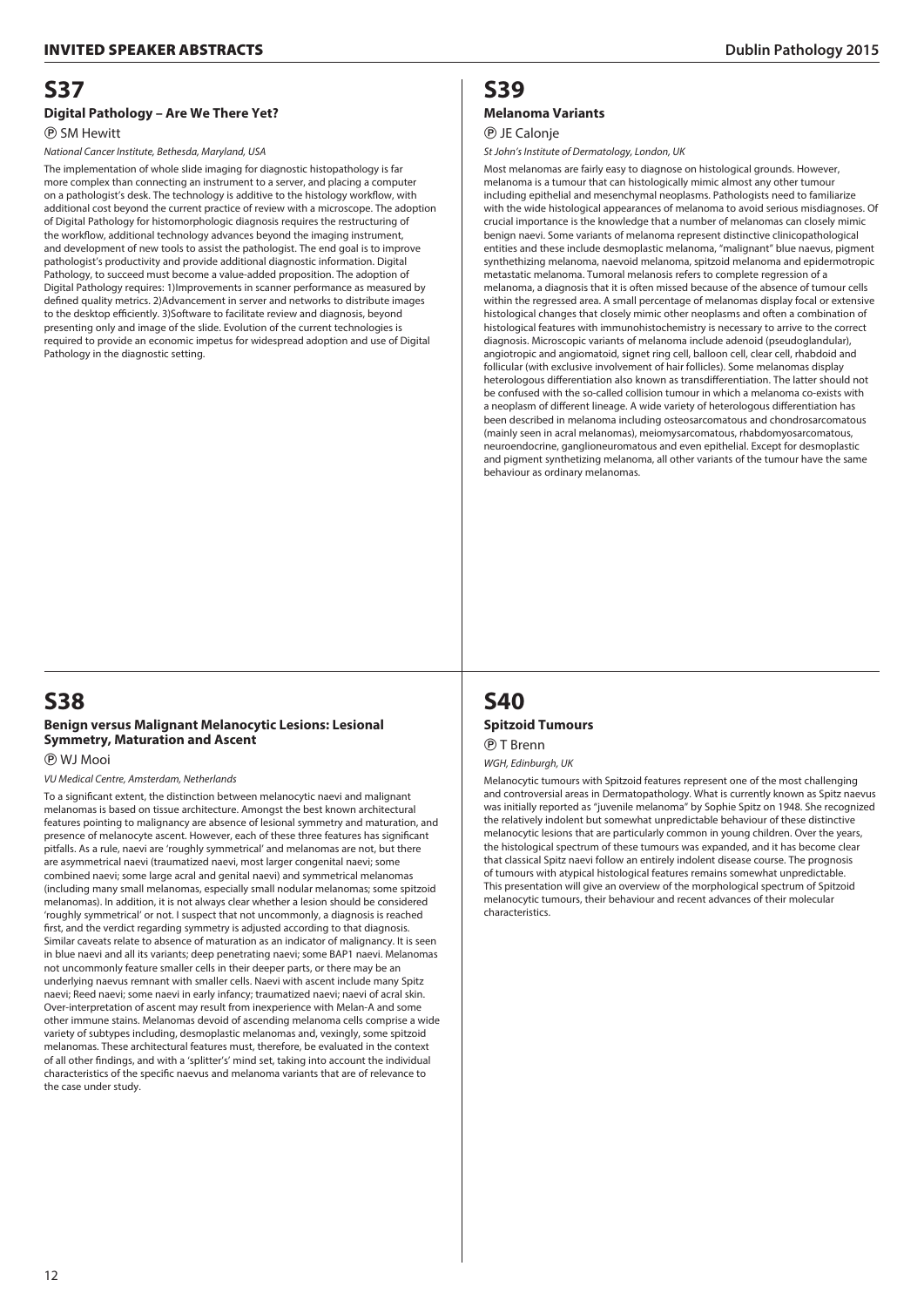### **S41 A Research Career in Pathology**

P NP West

*Leeds Institute of Cancer and Pathology, University of Leeds, Leeds, UK*

The number of pathologists actively engaging in research has risen again over recent years following the introduction of a defined academic training pathway and the support of bodies like the Pathological Society. A research career is exceptionally rewarding and offers the chance to undertake potentially ground breaking research alongside clinical practice.

An interest in pathology research can begin as an undergraduate and a number of opportunities now exist to allow students to explore a research career and embed themselves within academic pathology groups at an early stage. Most medical schools offer special study modules where students can apply to do a piece of research in an area of interest. Several students also opt to undertake research placements during the summer holidays. This can be taken further with a full year out from a medical degree to intercalate a BSc/MRes, or even undertake a three year Doctoral degree. Following university, academic foundation placements allow for a four month period of research and lead into specialist training pathways where further experience can be gained as an academic clinical fellow (ACF) with up to 25% of time spent in research. This is usually followed by three years out of clinical training to complete a higher degree and leads into a clinical lectureship (CL) where 50% of time is spent undertaking research at an increasingly independent level. ACF and CL opportunities are advertised across the UK in centres of academic excellence. On completion of clinical training, a senior lectureship allows continuation of academic activities at a senior level alongside working as a consultant.

A research career is stimulating and varied and offers the chance to undertake research in a world class environment. You get the opportunity to travel widely and experience pathology practice across the world as well as present your work to the scientific community. It is a career path highly recommended by the speaker!

### **S42**

*This abstract is not available before the meeting*

### **S43**

#### **Student Perception of Optimisation Compared with the Evidence of Optimisation in Paediatric Radiography Case Studies**

P J Doyle; K Matthews; A McGee

*University College Dublin, Dublin, Ireland*

Optimisation is a core tenet in radiography and involves the radiographer ensuring that images of diagnostic quality are produced with minimum radiation dose burden to patient and staff [1,2]. In paediatric practice this is particularly important due to the more radiosensitive nature of the child [1]. In alignment with the ISRRT 2013 World Radiography Day theme 'Radiographers Optimise Dose', radiography students in an institution submitted clinical case study coursework that focused on paediatric radiation dose optimisation.

The purpose of the current study was to analyse these case studies as examples of prevailing radiographic practice and to compare students' perception of optimisation with the evidence within each case. The evidence of optimisation was established through independent and objective image analysis along with thematic analysis of the case commentaries.

The case study evidence demonstrated that optimised techniques were generally well implemented. The exception was collimation, which was sub-optimal in  $84%$  (n=31) of the examinations, and on average irradiating an area 27% larger than necessary. Students were generally able to correctly identify techniques as optimal or not. However, when appraising exposure, positioning and collimation, between 9% and

33% of students were inaccurate in their assessment of what is optimal. Overall the study reflects positively on current Irish paediatric radiography with regard to dose optimisation, although more accurate collimation needs to be practised. Similarly student perceptions show good understanding of optimal techniques, although appreciation of exposure, positioning and collimation errors could be

#### improved. **References:**

1. Matthews K, Brennan P. Optimisation of X-ray examinations: General principles and an Irish perspective. Radiography. 2008:15:262-268. 2. Willis CE. Optimizing digital radiography in children. European Journal of Radiology.2009:72:266

### **S44**

#### **Design of a Paediatric Immobilisation Device for use in Radiographic Examinations**

**(B)** JPM Murtagh<sup>1</sup>; MD Davis<sup>2</sup>; EOC O'Cearbhaill<sup>3</sup>; JG Grehan<sup>2</sup>

<sup>1</sup> UCD School of Medicine, Dublin, Ireland; <sup>2</sup>UCD School of Health Sciences, Dublin, Ireland;<br><sup>3</sup>UCD School of Engineering, Dublin, Ireland *UCD School of Engineering, Dublin, Ireland*

The aim of this project was to design and prototype immobilisation devices for children who are unable to independently maintain upright sitting posture during radiographic investigations. While current market devices exist, they are seldom used by radiographers - particularly in Europe as their methods of restraint have been deemed 'culturally unacceptable' with some claiming that they are in violation of the human rights of the child [1]. The design challenge was to create devices that were functional (fit for purpose [2], radio-lucent, compliant with infection control and easy to use) while minimising discomfort and intimidation. A search of the literature, prior art, patent landscape and current market devices was performed in order to identify product requirements. TRIZ methodologies - a problem solving, analysis and forecasting tool derived from the study of patterns of invention in the global patent literature were used to identify the physical contradictions underlying the design challenge and generate potential solutions. Eight unique concept designs were identified from these methods. These were then evaluated using Pugh Criteria — a ranking system of the relative merits of each concept based on design requirements identified. Four of the eight concepts were chosen to be prototyped: a 3-D printed seat, a swing based template, an acrylic-based support and an adaptable wheelchair. The prototypes were made in collaboration with the UCD School of Engineering and tested using paediatric phantoms in UCD Radiography department. The final prototypes will be trialled in Crumlin Children's Hospital with a view to future use and development.

**References:** 1. Hardy M. Holding Children Still! Synergy- January. 2004:16-19. 2. European Commission. European guidelines on quality criteria for diagnostic radiographic images in paediatrics. Publication EUR 16261 EN Brussels, Belgium: European Commission, 1996.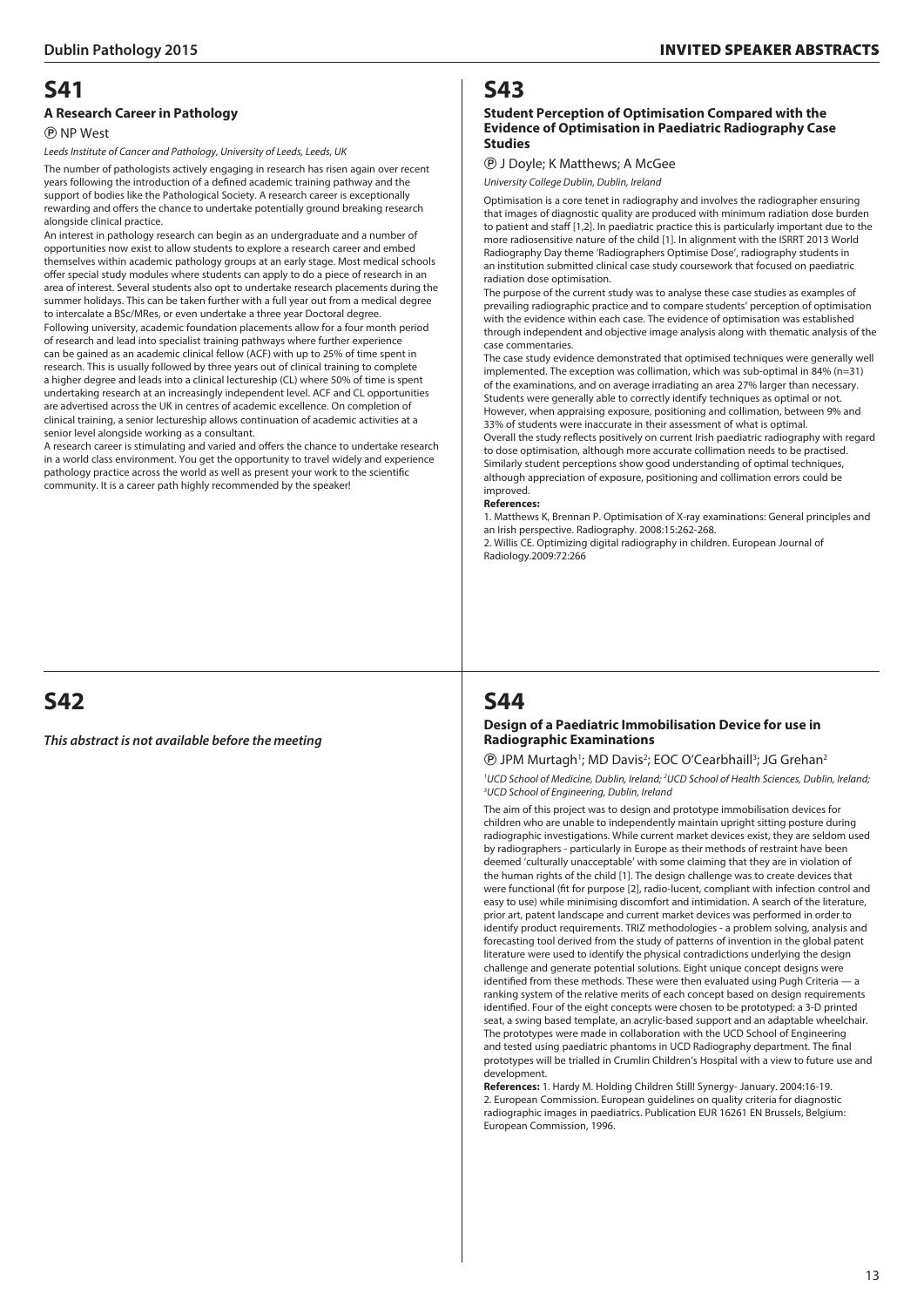#### *Thrombotic Microangiopathy and the Kidney*

P AM Dorman

*Beaumont/RCSI, Dublin, Ireland*

Thrombotic microangiopathy (TMA) is a pathology that results in thrombosis of capillaries and arterioles due to endothelial injury. It is usually characterized by an atypical haemolytic syndrome (aHUS) or thrombotic thrombocytopaenic purpura (TTP). TMA is considered to be caused by infections, drugs, autoimmunity, tumours, pregnancy, transplants and inherited abnormalities involving the alternate complement pathway. This presentation describes the pathology of TMA. It includes a retrospective 15 year study (1999 - 2013) of all renal biopsies reported by one pathologist. All renal biopsy request forms and reports, where cases included light (LM), fluorescence(FM) and electron microscopy(EM), were reviewed. Cases without all 3 modalitles (LM, FM, and EM) were excluded. 6639 biopsies were reported in the study period (328 in 1999 to 629 IN 2013). 2105 were transplant biopsies. 284 biopsies were insufficient (LM, FM and EM all not possible. This resulted in 4250 native renal biopsies as the study group. Following review of the reports 641 cases were reported as TMA. 66 were associated with thin membrane nephropathy, 41 with minimal change disease and 24 with plasma cell dyscrasia/ B cell malignancy. This resulted in 510 cases with TMA as the only pathology reported which represents 12% of all adequate native medical renal biopsies. Clinical indications included proteinuria in 73%, nephrotic syndrome in 15%, increased creatinine in 43%, increased blood pressure in 55% and haematuria in 43% of the cases. Acute renal failure was described in 10% and HUS in just 1% of the cases. Pathological changes were predominently arteriolar sclerosis and glomerular double contours on LM with chronic subendothelial injury on EM. The conclusions of this presentation are 1. TMA is overwhelmingly a chronic lesion as seen in renal biopsy pathology. 2. It is a very common pattern of injury. 3. It is not usually associated with clinical HUS or TTP features at presentation

#### **S46 Next Generation Sequencing: What Will it Mean for the Pathologist?**

P CL Corless

*Oregon Health & Science University, Portland, Oregon, USA*

The era of targeted cancer therapeutics has brought forth new challenges for molecular diagnostic laboratories. The list of genes, and indeed specific mutations, that predict drug responses keeps growing, and with it grows the demand for molecular sub-classification of tumors. In colorectal carcinoma, for example, recent studies support expanding testing beyond KRAS to include NRAS and BRAF in predicting resistance to EGFR-targeted therapies. Similarly, in non-small cell lung carcinoma standard screening for EGFR mutations and ALK gene fusions may be insufficient when actionable alterations involving ROS1, RET, HER2, MET, BRAF and other genes are being targeted (successfully) in ongoing clinical trials. Fortunately, the introduction of nextgeneration sequencing (NGS) into the clinical laboratory is meeting the demand. Due to its quantitative output, NGS not only provides precise mutant allele ratios, but it can also be used to detect gene gains and losses. Furthermore, when applied to RNA, NGS supports the detection of gene fusions and serves in assessing gene expression levels. While NGS is a powerful tool for molecularly characterizing solid tumors, the quality of the results in large part rests on the selection of appropriate input material; therefore, review by a pathologist prior to testing remains a cornerstone to success. Other growing uses of NGS include monitoring minimal residual disease in the setting of hematologic malignancies, and in the detection of targetable mutations in cell-free DNA within the plasma.

### **S47**

#### **Next Generation Sequencing in Muscle Disease – A Tale of Two Cities**

P AR Foley

*National Institute of Neurological Disorders and Stroke, National Institutes of Health, Bethesda, USA*

The advent of next generation sequencing has ushered in an era of tremendous potential for identifying the molecular causation of simple and complex disorders, both rare and common. The successes of next generation sequencing reflect the combined interpretive skills of geneticists, bioinformaticians and clinicians working in close collaboration.

In the realm of muscle disease, we have witnessed both the strengths and the weaknesses of next generation sequencing technologies. The use of exome sequencing in patients with rare muscle disease who have been carefully phenotyped has proven to be a successful strategy for identifying causative variants in new genes as well as in known genes. In fact, exome sequencing has significantly expanded both the clinical and the histological phenotypic spectra of muscle conditions associated with causative variants in known genes. In the absence of careful phenotyping or large genetic reference data sets for identifying variants of interest, causative variants may be missed, however. The use of RNA sequencing- using RNA extracted from muscle biopsy specimens- has proven to be a powerful tool for finding causative variants affecting gene splicing or expression, which may be missed with next generation sequencing.

Muscle pathology plays an essential role in complementing next generation sequencing. The deep phenotyping of patients with muscle disease relies heavily on muscle histological and immunohistochemical findings in combination with muscle imaging, clinical history and neuromuscular examination findings. Examples of how next generation sequencing coupled with careful clinical and histological phenotyping has uncovered causative variants in new genes as well as in known genes will be discussed in this talk.

### **S48**

#### **Companion Diagnostics: The Evolving Role of Diagnostic Pathology**

#### P MTP Padilla

*Ventana Medical Systems, Inc./Roche Tissue Diagnostics Companion Diagnostics, Tucson, USA*

Medicine, diagnostic pathology, technology, and diagnostic tests are evolving at an extremely rapid pace. Drug developers and diagnostic developers each face unique challenges. Companion diagnostic development is a key component of pharma drug development strategy. We will discuss the importance of companion diagnostics in the success of personalized medicine, the FDA position on companion diagnostics, and the role, advantages and disadvantages of tissue based companion diagnostics. Other technologies, such as Next Gen Sequencing, will increasingly be utilized in a complementary fashion along with traditional slide based immunohistochemical and in situ hybridization. The scope and limitations of available technologies will be reviewed. Diagnostic technologies of all types will complement each other to provide the most accurate diagnostic information for clinicians and patients.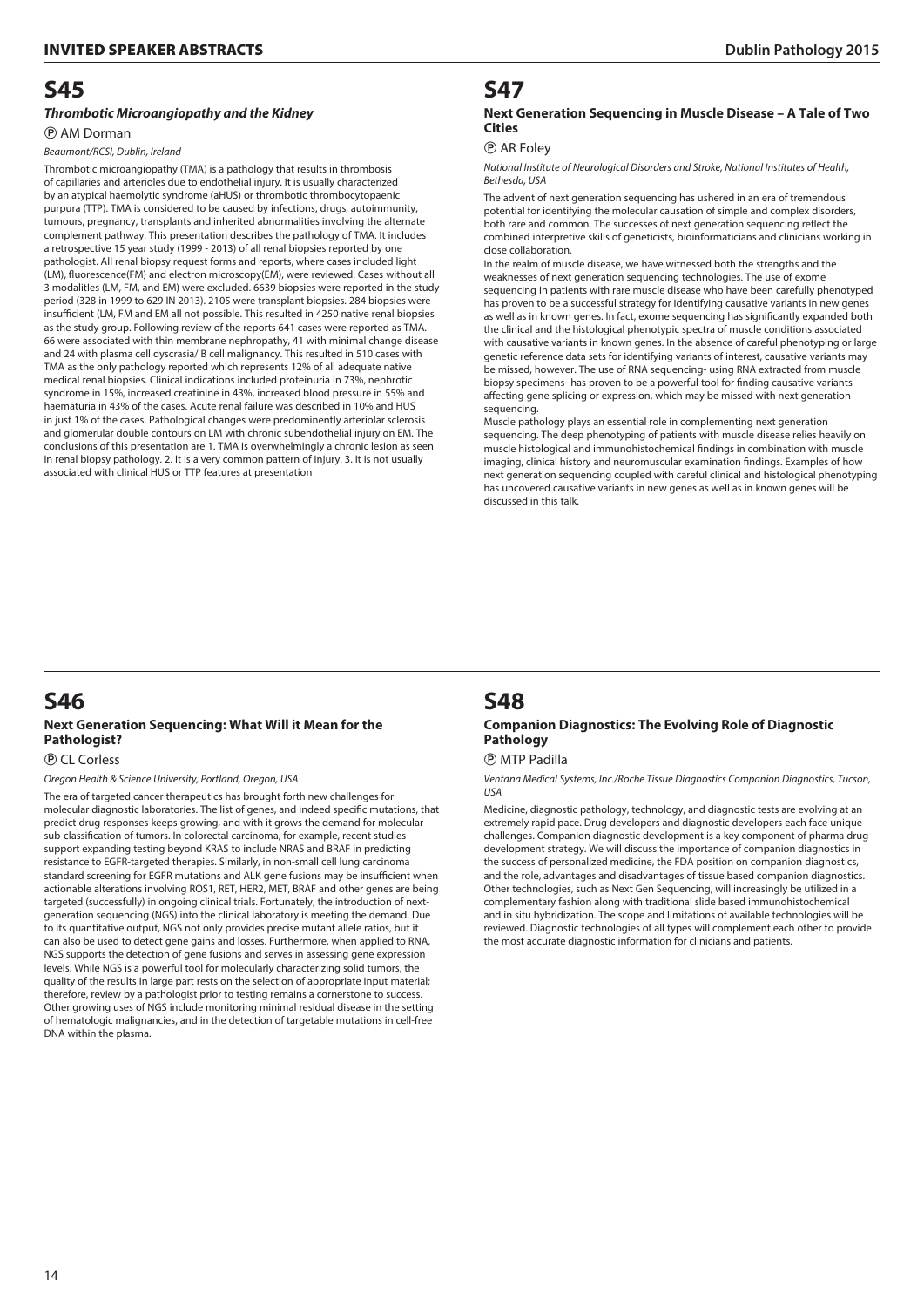### **Companion Diagnostics for Haematological Malignancies**

P RJ Flavin

*St. James's Hospital, Dublin, Ireland*

Following the 2008 WHO classification of haematological malignancies there has been a greater emphasis on the integration of molecular information with clinical and morphological data not just for diagnostic purposes but also to help convey both prognostic and therapeutic information. This talk will concentrate on routine testing in the work-up of common haematological malignancies focusing specifically on clonality and translocation analysis in lymphoproliferations and mutational testing in BCR-ABL negative myeloproliferative neoplasms. Using case studies to illustrate common indications for testing this talk will also highlight some of the practical points and pitfalls in the interpretation of these tests.

### **S51**

#### **Approach to the Neuropathology of Brain Tumours**  P KM Kurian

*Institute of Clinical Neurosciences, Bristol, UK*

Dr Kathreena Kurian is a Consultant Neuropathologist and Head of the Brain Tumour Research Group, Institute of Clinical Neurosciences, Bristol. She will present an Approach to the Neuropathological Diagnosis of Brain Tumours and update on what's new in brain tumour research. Kathreena has published widely on Brain Tumour Research and has authored the textbook An Atlas of Gross Neuropathology Kurian KM, Moss T, Camelo-Piragua A; published by Cambridge University Press. She sits on the NCRI Brain Tumour Clinical Subgroup and Novel Agents and Translational Research Subgroup, and is Associate Editor for Frontiers in Oncology and is on the Editorial Board for the Journal of Pathology. She recently launched a National Campaign with the charity Brainstrust to raise awareness among Brain Tumour Patients of the need for consent to use tissue for research .

#### **S50 The Neuropathology Post Mortem for Trainees**

P M Farrell

*Beaumont Hospital, Dublin, Ireland*

"Should I keep the brain?" is one of the most frequent questions addressed to neuropathologists by surgical pathology colleagues. Fears relating to inappropriate organ retention coupled with decreasing availability of expert neuropathology opinion and the widely held belief that advances in neuroimaging have replaced the brain autopsy, have all contributed to a decline in the post mortem study of human brain tissue. Leaving aside the critical relevance of neuropathology to forensic medicine, the vital role played by careful examination of the post mortem brain extends far beyond pathology and has contributed greatly to science and medicine. In general, prolonged retention of entire brains may be avoided. In hospital practice it is uncommon for a patient to die without brain imaging. Access to pre-mortem brain imaging will guide the surgical pathologist in careful and appropriate sampling of calvarial, dural, meningeal, vascular and parenchymal central nervous system components. Spinal cord examination requires prior experience in spinal cord removal but most post mortem technologists are expert in cord extraction. Sampling and appropriate processing of nerve and muscle requires prior experience or neuropathology advice. High quality photography obtained at all phases of post mortem brain examination including the coronally sectioned individual cerebral hemispheres, with retention of blocks from each of the brain lobes together with cerebellum, brain stem, vessels and dura meninges will ensure that in the event of a neuropathology opinion benign required — that opinion will not be compromised. Specific issues which will be addressed will include the death of patients with epilepsy, dementia, stroke and undiagnosed neurological disease. The key learning objective will be to ensure that pathology trainees approach post mortem examination of the nervous system with interest and excitement.

# **S52**

#### **A National Framework for Quality Assurance in Cellular Pathology – The Irish Approach**

**(B)** N Swan<sup>1</sup>; J O'Keane<sup>2</sup>; K Sheahan<sup>1</sup>; J McCarthy<sup>3</sup>; A Treacy<sup>4</sup>; S Phelan<sup>5</sup>

<sup>1</sup>St. Vincent's University Hospital, Dublin, Ireland; <sup>2</sup>Mater Misericordiae Hospital, Dublin, *Ireland; 3 Cork University Hospital, Cork, Ireland; 4 Mater Private Hospital, Dublin, Ireland; 5 Galway University Hospital, Galway, Ireland*

Following several high profile misdiagnoses in Ireland a national quality assurance (QA) programme for cellular pathology in 2009 was initiated with a vision of establishing a patient-centred pathologist-led framework that would enhance the quality of patient care with timely, accurate and complete pathological diagnoses and reporting. National QA guidelines were developed based on 17 key quality activities generating a total of 51 Key Quality Indicators (KQI). Examples of the quality activities include turnaround time, monitoring of amended reports, frozen section correlation and various elements of peer review. All 25 cellular pathology departments in the public state-funded hospitals participate in the programme in addition to 7 laboratories within privately-run hospitals. Each laboratory enters codes on individual cases designed to capture the relevant KQI and the anonymised encrypted QA data is then electronically extracted from the laboratory information system to a national database. This national central database is managed by a novel information technology system, the National Quality Assurance Intelligence System (NQAIS)-Histopathology, that was designed to process and display the QA data so that each individual laboratory can analyse their own data and also compare their performance to the national average for each KQI. Since 2013 complete national data has been inputted into the NQAIS system and in 2014 initial QA targets were agreed for turnaround time, frozen section correlation and rate of intra-departmental consultation (IDC). In 2015 additional targets for autopsy ICD, frozen section deferral rate and turnaround time have been added. To our knowledge this programme has enabled Ireland to be the first country to publically report national metrics on the quality of their pathology services.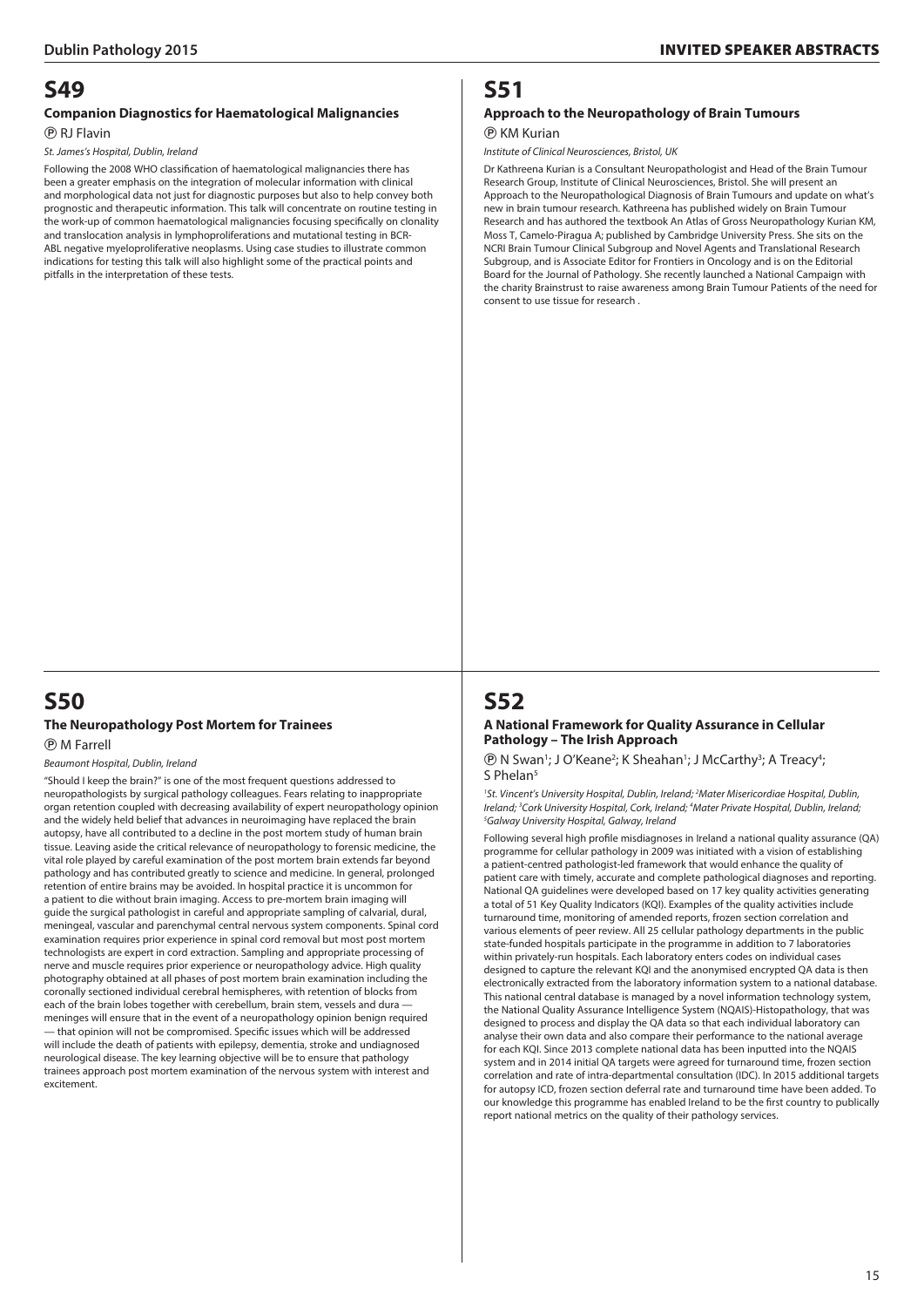#### **The Politics of EQA: The NHS England QA Review and its Consequences**

P DE Hughes

#### *Royal Hallamshire Hospital, Sheffield, UK*

In 2013, a review of External Quality Assessment processes was carried out on behalf of NHS England. The main recommendations of this review related to the strengthening of governance of EQA, both nationally and within pathology provider organisations. Recommendations specifically affecting Cellular Pathology were: (i) Professional bodies, led by RCPath, should develop methodologies for assessing the performance of individuals in EQA schemes. (ii) All pathologists reporting pathology results and providing clinical advice should be participate in EQA schemes relevant to their practice, should achieve levels of performance determined by the professional bodies and this performance should be noted at annual appraisal. (iii) Where a need to improve performance is identified, additional remedial training should be carried out, or practice in the area of concern should be stopped until appropriate retraining has been undertaken and revalidation achieved. This process should supported and resourced by the employing organisation, as should EQA scheme participation. (iv) Interpretative EQA schemes are designed to assess and improve individual performance, and attempts at collusion are considered matters of professional probity. The professional response to these recommendations is expected to be led by the RCPath under the guidance of a newly-established national oversight group working on behalf of NHS England and should be more clear at the time of the Pathsoc conference. A key part of this response will be to separately consider the implications of this review for technical schemes, affecting laboratories, and interpretative schemes, affecting individual practitioners.

### **S55**

#### **How to Run a Histopathology EQA in the Digital Age**

**(P)** NJ Mayer<sup>1</sup>; **P**) JD Oxley<sup>2</sup>

<sup>1</sup> Cork University Hospital, Cork, Ireland; <sup>2</sup> Southmead Hospital, Bristol, UK

Interpretative EQA schemes in Histopathology were first introduced in the UK in the mid-1980s, well before the advent of the Internet and high resolution digital images. In this lecture we will outline key developments, as EQA schemes have evolved into the digital era, with particular emphasis on the National Urological EQA scheme, which we have run since 2007. We will outline the main practical issues involved in running an EQA scheme and share our personal experience of the development and introduction of the web-based EQAlite software, which is being utilised by increasing numbers of schemes. We will address the pros and cons of traditional glass slide-based circulations versus virtual circulations using scanned digital images and show how the digital archive generated from old EQA circulations has become a valuable educational and teaching resource. We will also briefly explore, from an Organiser's perspective, the major issues facing EQA schemes in the future, as EQA performance becomes more embedded into revalidation and fitness to practice.

### **S54**

### **The Role of Quality Assurance in the Molecular Laboratory**

#### P EA Sheppard

*Roche Tissue Diagnostics, Tucson, Arizona, USA*

Tumour samples to guide treatment decisions have become of increasing significance. Most importantly the results of companion diagnostic testing directly influences the management of individual patients as more drugs are approved for treatment of specific molecular distinct subgroups.

Reporting suboptimal quality test results may be harmful to the patient and cause the mismanagement of a prescribed companion drug. The consequences of unsatisfactory performance and measures for improvement are the responsibility of the laboratory. Presently, there are number of EQA schemes for molecular testing available in Europe however, their results clearly indicate the need for EQA since 10%—15% of laboratories do not carry out according to the standard set by the EQA provider or utilize standardized procedures.

Continual improvement programs, internal quality control and validation program assist laboratories however; by using standardized quality practices such as ISO 15189 and the use of external quality assurance schemes can provide essential feedback to the laboratory to assure accurate molecular testing results.

# **S56**

### **Molecular Pathology: The Future?**

P CS Herrington

*University of Edinburgh, Edinburgh, UK*

Molecular pathology is already central to stratified medicine. And the ability of pathologists to understand disease phenotype is essential for interpretation of the current explosion in '-omics' data. Moreover, the future of stratified medicine will require integration of information from different sources, in the context of disease phenotype, to inform patient management: pathologists are ideally placed to lead this integration. This applies not only to data derived from *ex vivo* cells and tissues but also to molecular imaging data, which require accurate correlation with cell and tissue phenotype for accurate interpretation. Molecular pathology is key to the future of pathology; and this future extends beyond the traditional light microscope